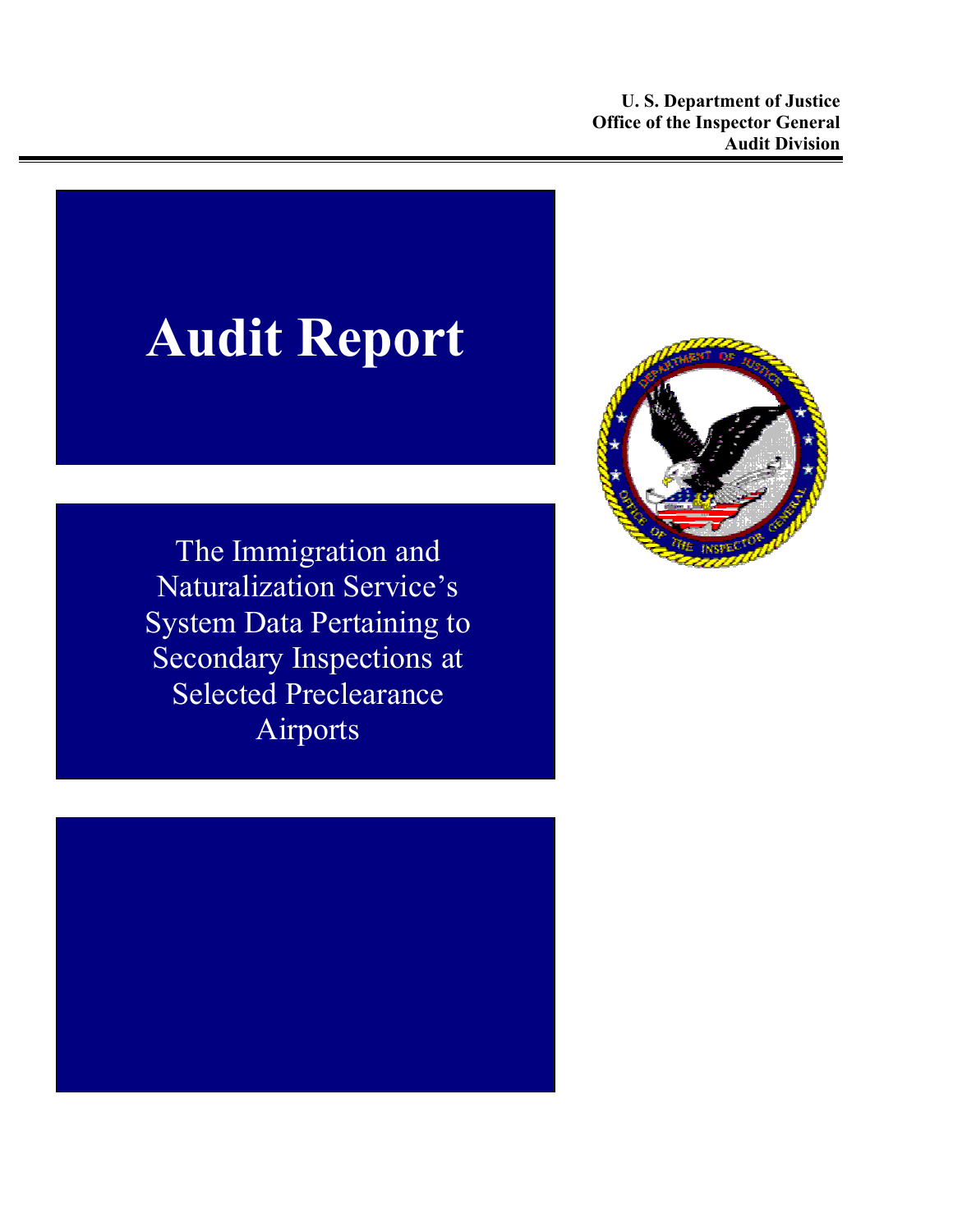## **THE IMMIGRATION AND NATURALIZATION SERVICE'S SYSTEM DATA PERTAINING TO SECONDARY INSPECTIONS AT SELECTED PRECLEARANCE AIRPORTS**

#### **EXECUTIVE SUMMARY**

The Immigration and Naturalization Service's (INS) inspection program at airports relies daily on INS inspection data maintained in the Treasury Enforcement Communications System  $(TECS)^1$  $(TECS)^1$  Inspectors review travel history data, including the results of prior inspections, when determining the admissibility of persons seeking entry into the United States. Additionally, other federal entities and INS programs, such as intelligence and counterterrorism, rely on these data to conduct some of their law enforcement responsibilities. For example, according to the Acting Assistant Commissioner for Inspections, the INS worked closely with the U.S. Department of State and the Federal Bureau of Investigation (FBI) following the bombing of the World Trade Center in 1993 to reconstruct events that resulted in the terrorists entering the United States.

Our audit focused on the INS's system data pertaining to secondary inspections inspections of travelers who require a more detailed review than the standard inspection. Our primary objective was to determine whether the INS's data in TECS accurately reflected referrals of travelers to secondary and included secondary inspection results. We assessed data for three sites — the preclearance airports at Montreal, Toronto, and Vancouver.<sup>2</sup> According to INS statistics, these sites performed approximately 106,000 secondary inspections during FY 2000, or approximately 76 percent of the secondary inspection activity at all preclearance airports and about 10 percent of the secondary activity at all air ports of entry.

Our tests showed that the INS's data in TECS for the inspections performed at Montreal and Vancouver were reliable; i.e., in general, inspectors accurately designated whether travelers were referred to secondary and routinely recorded the results of secondary inspections in TECS. However, the TECS data for the inspections at Toronto

 $\overline{a}$ 

<span id="page-1-0"></span><sup>&</sup>lt;sup>1</sup> TECS, which was developed and is maintained by the Customs Service (U.S. Department of the Treasury), is a mainframe-based enforcement and inspection support system used by Customs, INS, and other federal agencies. The system was developed to store information about people who are of interest to law enforcement agencies so that their entry into the United States may be monitored or, if necessary, prevented. TECS supports the INS's inspection activities and, thus, contains inspection data on travelers who have entered or attempted to enter the United States.

<span id="page-1-1"></span><sup>&</sup>lt;sup>2</sup> Preclearance is the full inspection at foreign ports of U.S.-bound travelers and their luggage for immigration, customs, public health, and agriculture purposes. Travelers who are precleared are able to enter the United States without undergoing any other clearance checks upon their arrival. Preclearance decreases the inspection workload at U.S. airports and allows inspectors to detect inadmissible persons prior to their arrival in the United States. As of the end of FY 2000, preclearance was operating at 11 airports, 7 of which were in Canada. The remaining 4 preclearance airports were in Aruba, Bermuda, and the Bahamas (2 airports).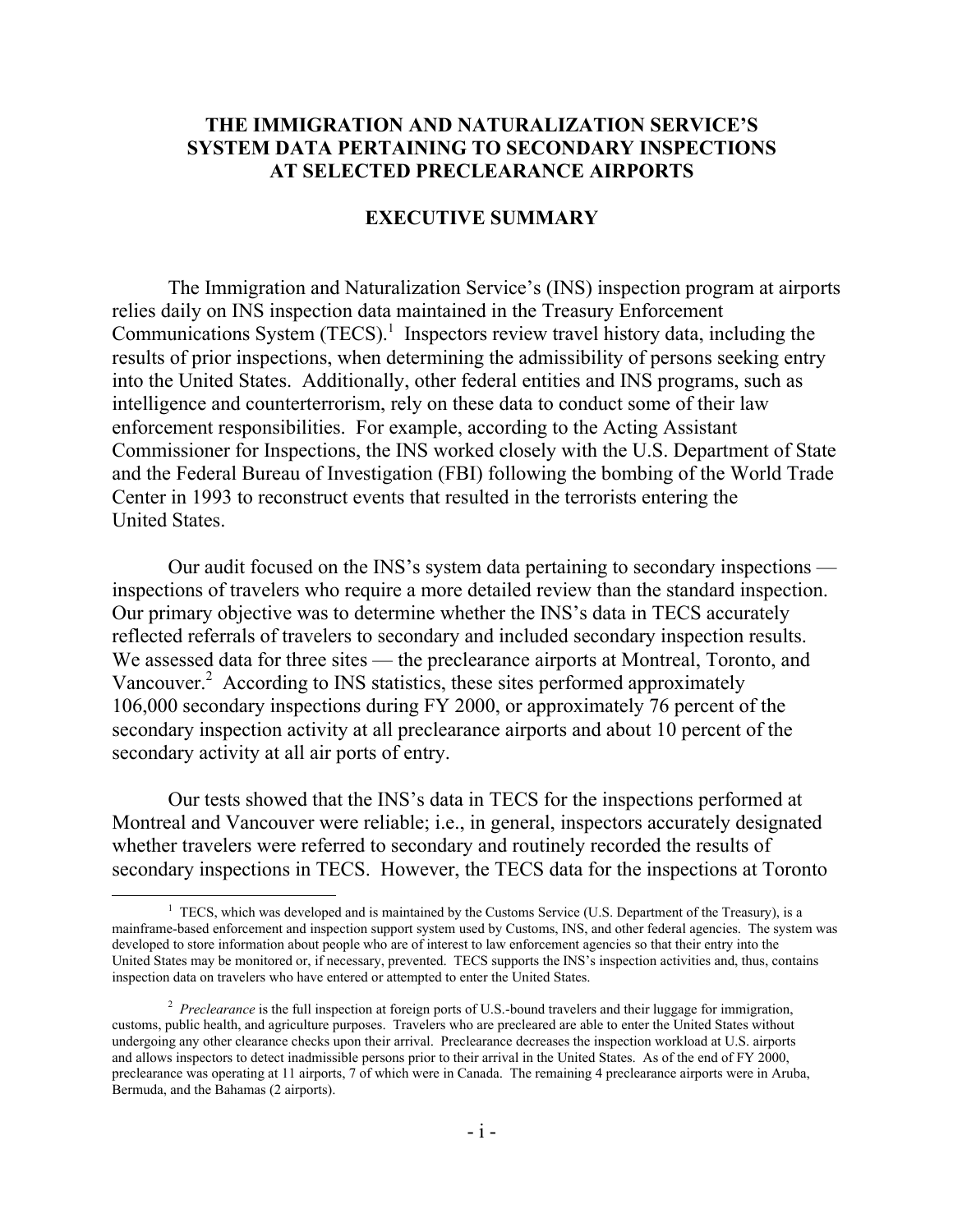were unreliable. Toronto's inspectors entered the required referral designation and secondary inspection results in TECS for only 3 percent of the approximately 51,000 secondary inspections performed during the audit period. Instead, the inspectors primarily entered the data in the port's stand-alone inspections tracking system. When inspectors do not enter travelers' referrals and secondary inspection results in the INS's centralized inspections system, inspectors determining the admissibility of those travelers when they again seek entry into the United States will not have the benefit of accurate and complete travel history information. The lack of reliable data could also jeopardize other INS law enforcement efforts, including the INS's ability to provide assistance to other federal entities.

During our analyses of the TECS data, we noted some material inconsistencies between the data and the INS's official statistics for the secondary inspection workload at Vancouver. Therefore, we expanded our audit tests to assess whether the statistics compiled from monthly port of entry data transmissions accurately reflected the number of secondary inspections performed. Such statistics are used by INS managers to evaluate field office performance and make operational decisions.

Our tests identified that the INS's statistics for the number of secondary inspections performed at Montreal and Toronto were reliable. However, the statistics for Vancouver significantly overstated the number of secondary inspections performed. As a result, INS management should be aware that reliance on those statistics could lead to poor decision making.

We discussed our results, conclusions, and recommendations with the INS port directors at Toronto and Vancouver and INS Headquarters officials from the Office of Inspections and Office of Field Operations. Additionally, we provided draft copies of this report to the INS. The INS concurred with all of our recommendations and provided comments on the actions completed and planned to implement the recommendations.

Additional information on our audit objectives, scope, and methodology is described in Appendix I. Background information on the immigration inspection process is provided in the Introduction section. The details of our work are contained in the Findings and Recommendations section. The INS's comments on the recommendations are in Appendix II, and our summary of the actions needed to close the audit is in Appendix III.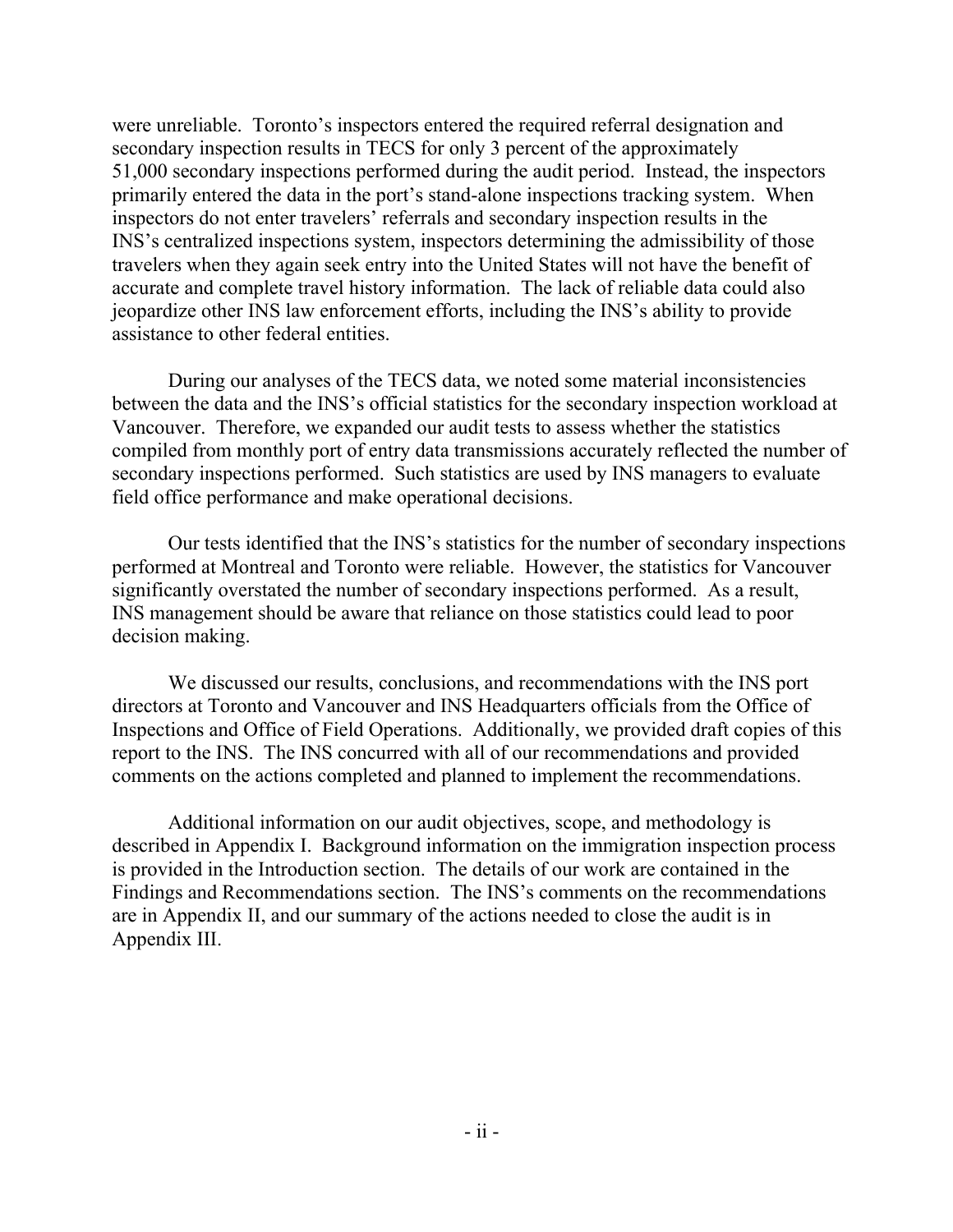# **THE IMMIGRATION AND NATURALIZATION SERVICE'S SYSTEM DATA PERTAINING TO SECONDARY INSPECTIONS AT SELECTED PRECLEARANCE AIRPORTS**

# **TABLE OF CONTENTS**

| $1_{\cdot}$      | TECS DATA PERTAINING TO SECONDARY INSPECTIONS                   |  |
|------------------|-----------------------------------------------------------------|--|
|                  |                                                                 |  |
| $\overline{2}$ . | INS STATISTICS FOR SECONDARY INSPECTION WORKLOAD                |  |
|                  |                                                                 |  |
|                  |                                                                 |  |
|                  |                                                                 |  |
|                  | APPENDIX III - Office of the Inspector General, Audit Division, |  |
|                  | Analysis and Summary of Actions Necessary to Close Report21     |  |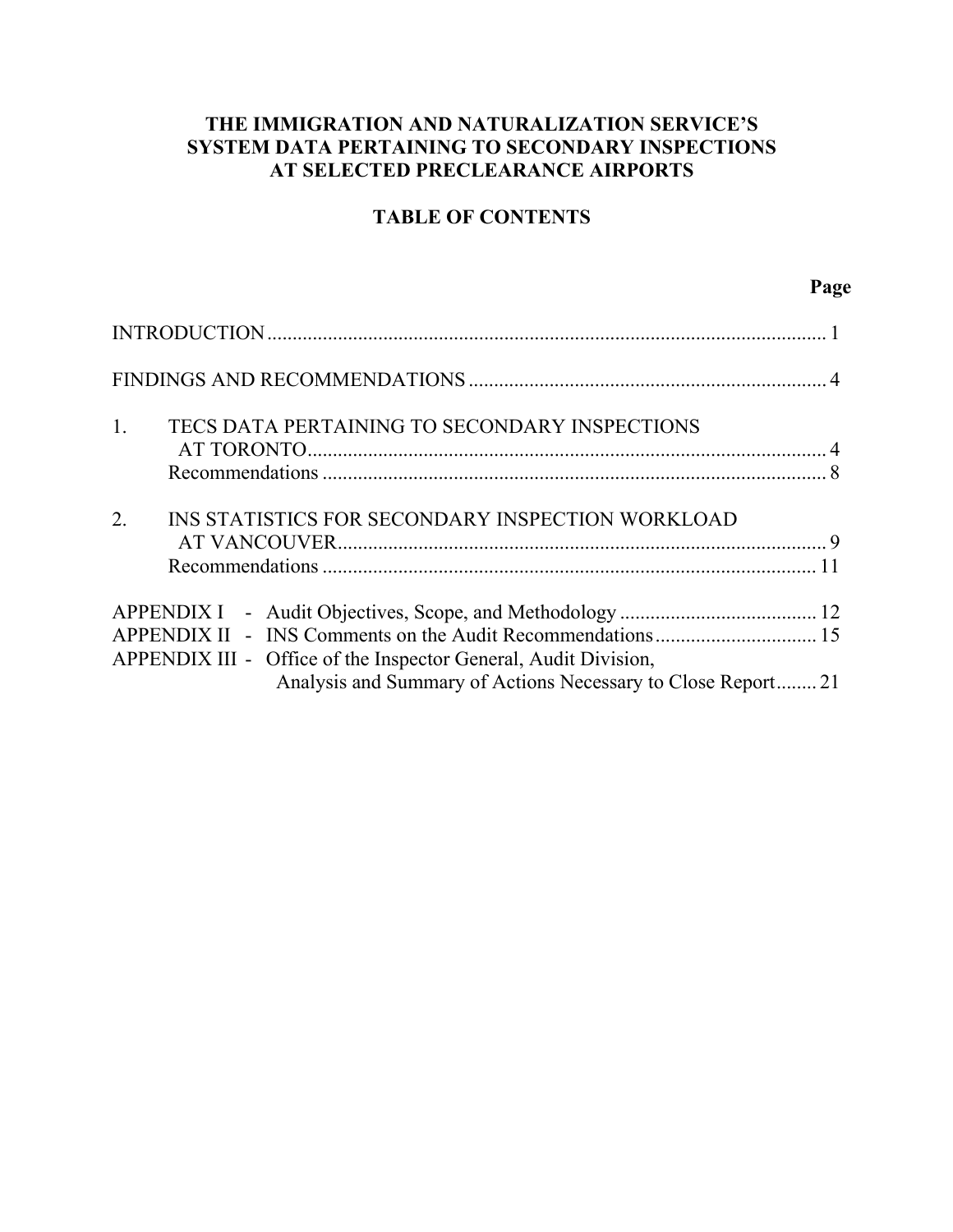## **INTRODUCTION**

Travelers seeking entry into the United States must undergo an immigration inspection to ensure that they conform with legal requirements for entry into the country. In a standard inspection at an airport, known as a *primary* inspection, the inspector examines the person's travel documents (passport, visa, etc.) for authenticity, verifies the person's identity, queries law enforcement databases<sup>[3](#page-4-0)</sup> to see if there is any reason why the person should not be admitted, asks basic questions pertinent to admissibility, and completes portions of applicable INS forms. The goal of the primary inspection is to quickly direct persons:

- who are readily admissible to the other Federal Inspection Services  $(FIS)^4$  $(FIS)^4$  for the remainder of the inspection process or
- whose admissibility cannot readily be determined to another INS inspector for a more detailed inspection, known as a *secondary* inspection.

In a secondary inspection, the inspector is able to conduct more in-depth reviews and perform tasks that cannot be completed within the limited time frame of the primary inspection. For example, the inspector can query TECS to obtain the travel history of a person, reasons for any prior referrals, and the end results of those inspections by date, time, port of entry, and other conditions. Additionally, the inspector can query other law enforcement databases, such as the National Law Enforcement Telecommunications System (NLETS); $<sup>5</sup>$  $<sup>5</sup>$  $<sup>5</sup>$  search the traveler's luggage; ask the traveler additional questions;</sup> obtain sworn statements from the traveler; and take the traveler's fingerprints or photograph. As with the primary inspection, persons deemed to be admissible by the secondary inspector are directed to the other FIS agencies for the remainder of the inspection process. If an inspector determines that the traveler is not admissible, the traveler is refused admission into the United States.

To facilitate the inspection process, the INS uses TECS, an automated system that allows inspectors to access and update law enforcement databases. To initiate a query of these databases, the inspector enters traveler information, such as name and date of birth.

<span id="page-4-0"></span> <sup>3</sup> <sup>3</sup> These databases contain lookout information on persons of interest to law enforcement agencies as well as historical primary inspection data on individuals who have entered or attempted to enter the United States.

<span id="page-4-1"></span><sup>&</sup>lt;sup>4</sup> The FIS consists of the INS (U.S. Department of Justice), Customs Service (U.S. Department of the Treasury), Animal and Plant Health Inspection Service (U.S. Department of Agriculture), and Public Health Service (U.S. Department of Health and Human Services). The INS's role is to protect the national interest by determining the admissibility of persons seeking entry into the United States and denying entry to those who are inadmissible.

<span id="page-4-2"></span> $<sup>5</sup>$  An NLETS query is used to search for state information on a traveler, such as state criminal history files.</sup>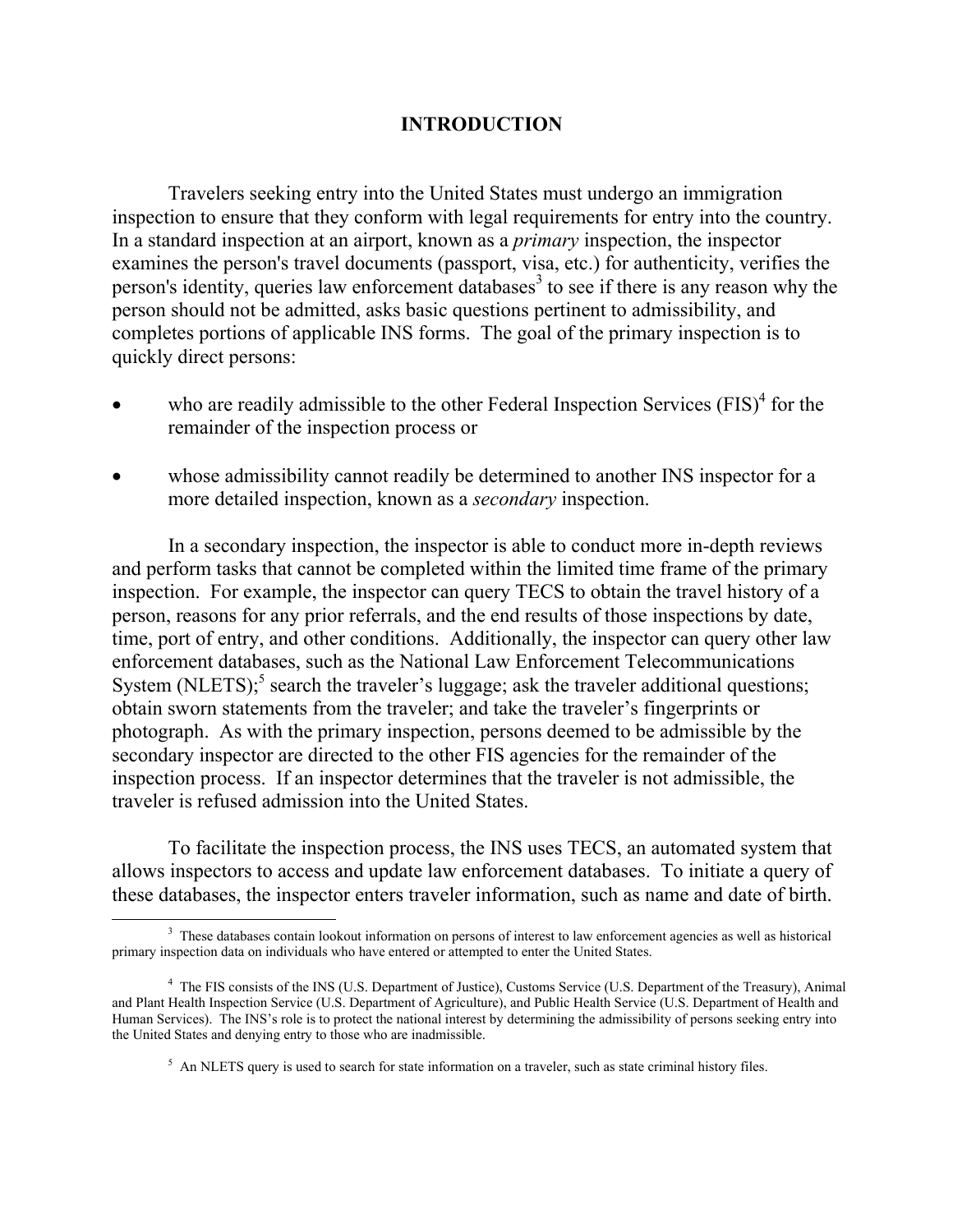TECS then compares the entered information to the databases and displays the results (i.e., possible matches to lookout information and primary inspection results for attempts to enter the United States during the preceding three months) on the inspector's computer screen. Using the results of the database query in conjunction with other components of the inspection (e.g., the review of travel documents), the inspector admits the traveler into the United States or refers the traveler to secondary inspection.

INS policy requires primary inspectors to document their referral decisions in TECS. To do this, TECS prompts the inspector to designate whether they have decided to refer the traveler to secondary. The system default is *No*, which means that the inspector can hit the *Enter* key to move on to the next step and, by doing so, the system will reflect that the traveler was *not* referred to secondary. To designate that the inspector has decided to refer the traveler, the inspector must enter a *Y* for *Yes*. After the inspector finishes the data entry for the inspection, TECS automatically creates a travel history record for the person that shows, among other things, the inspector's designation as to whether or not the inspection resulted in a referral to secondary. Additionally, if the inspector designated in TECS that the traveler was referred, the system sends a notification to the secondary inspectors and creates another record in which the secondary inspection results are to be recorded.

In addition to TECS, inspectors at Montreal and Toronto use the Forms Integration Management System (FIMS), a database system developed by personnel in the INS's Buffalo District<sup>[6](#page-5-0)</sup> in 1993 that operates on a port of entry's local area network (LAN). FIMS was originally developed to automate the preparation of many of the forms used during secondary inspections. Although the initial version of FIMS provided a means to track some operational statistics, district personnel expanded the capabilities of the system a few years later to provide for the collection and tracking of performance data related to referrals and various aspects of the secondary inspection process.

Because FIMS is a system that was developed by a district office to improve the effectiveness of its own operations, the system was not designed to be integrated with TECS (the mainframe-based system maintained by the Customs Service). Thus, the data entered in TECS by inspectors during the inspection process do not upload to FIMS. As a result, in order for the ports in the Buffalo District to benefit from the performance measurement capability of FIMS, inspectors must also enter referrals and secondary inspection results in FIMS. The process for entering such data is similar to the process in TECS; i.e., designating a referral in FIMS creates a record in which secondary inspection results are to be recorded. For security and other reasons, the INS data in TECS was designed to be updated using established controlled-access procedures, not through

<span id="page-5-0"></span> <sup>6</sup> <sup>6</sup> Both Montreal and Toronto report to the INS's Buffalo District Office. (Vancouver, which does not use FIMS, reports to the Seattle District Office.)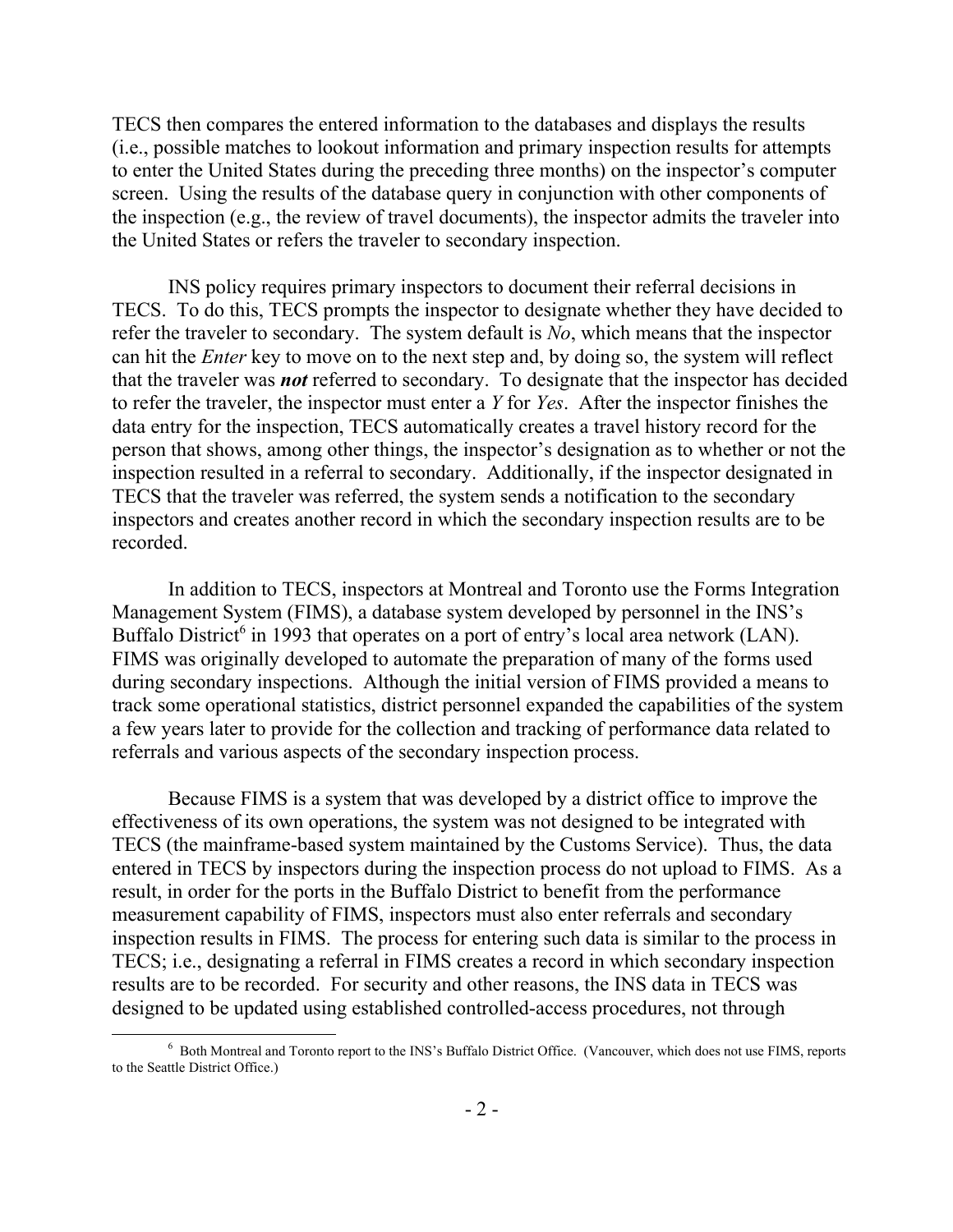uploads from unofficial systems used at individual ports. Thus, entering data in FIMS in lieu of TECS is not sufficient because FIMS data cannot upload to TECS.

The Toronto port of entry began entering referrals and secondary inspection results in FIMS in May 1997. Port officials told us that the use of FIMS allows them to obtain beneficial management reports on port and inspector performance that TECS was not designed to provide. For example, the Port Director indicated that FIMS generates reports showing the number of secondary inspections performed and the average processing time by inspector.

The Montreal port of entry began entering referrals and secondary inspection results in FIMS in April 1999. Port officials there told us that the use of FIMS facilitates the secondary inspection process because the capabilities of the system allow them to display selected data on a designated computer from which airline representatives can obtain the status of travelers being processed in secondary. (The representatives need to know the status of travelers to decide whether to delay the departure of flights.) By providing the data in this manner, airline representatives no longer need to interrupt the secondary inspectors.

Unlike TECS data, which are centralized and accessible by INS inspectors at most ports of entry, FIMS data are only maintained on a port of entry's LAN and can only be accessed by inspectors at that location. According to INS Headquarters officials, FIMS is to be considered a supplement to TECS, not a replacement for it.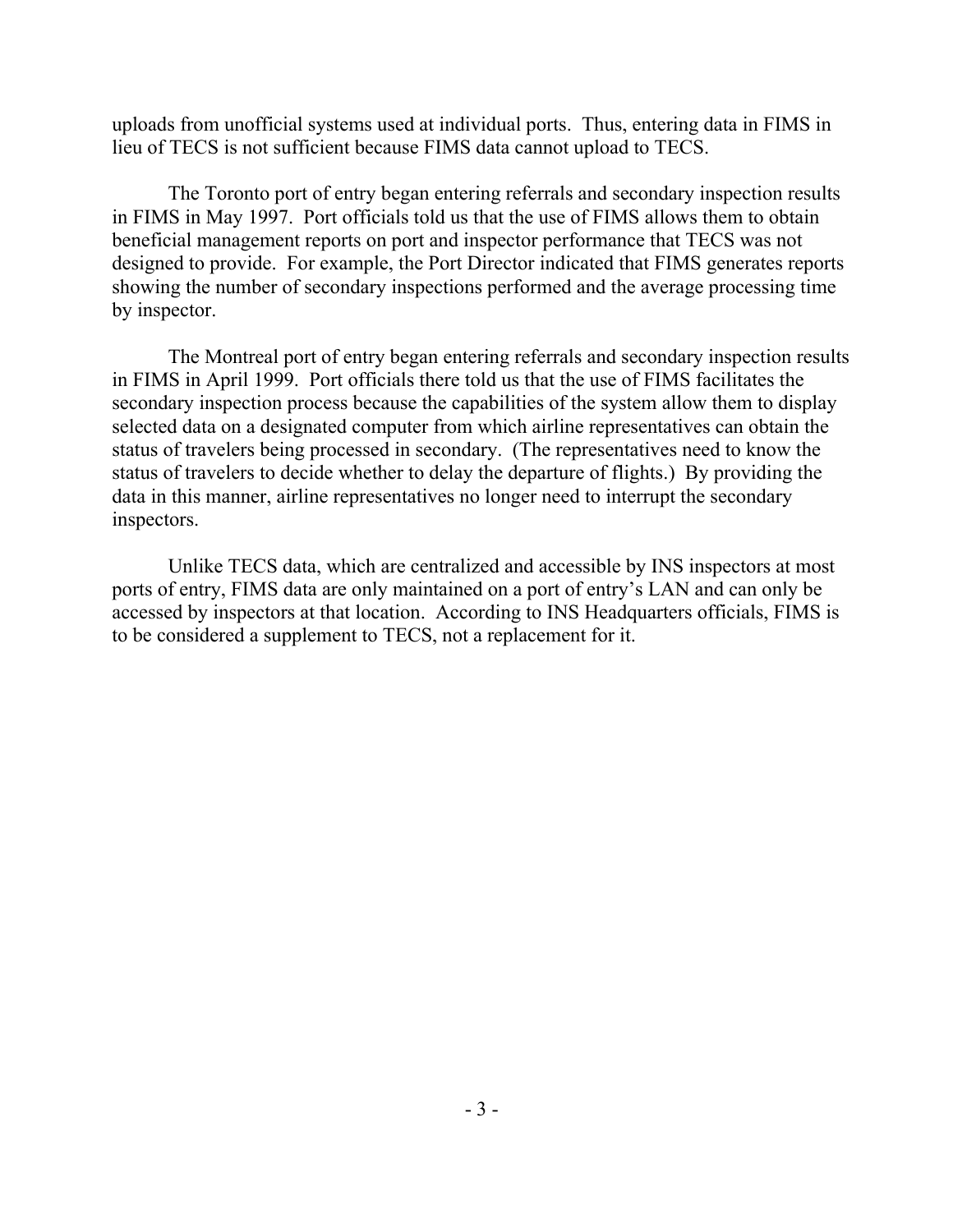# **FINDINGS AND RECOMMENDATIONS**

# **1. TECS DATA PERTAINING TO SECONDARY INSPECTIONS AT TORONTO**

*The TECS data pertaining to the secondary inspections performed at the Toronto airport during FY 1999 were unreliable because inspectors often failed to designate referrals in TECS and primarily entered inspection results in FIMS instead of TECS. Toronto's inspectors entered the required referral designation and secondary inspection results in TECS for only 3 percent of the approximately 51,000 secondary inspections performed during the year. When inspectors do not enter such information in TECS, primary inspectors performing future inspections of the travelers will not know that they were referred to secondary on previous attempts to enter the country and, therefore, will not be able to consider the referrals when determining admissibility. Additionally, should the travelers again be referred for further inspection, secondary inspectors will not be able to consider and follow up on conclusions reached during prior secondary inspections or save time by taking advantage of work previously performed. Further, the lack of reliable referral and secondary results data could jeopardize other INS law enforcement efforts and preclude the INS from providing meaningful assistance to other federal entities.* 

As previously mentioned, INS policy requires primary inspectors to designate their referral decisions in TECS. Because the system default for the referral designation is *No,* inspectors need only change the designation to *Yes* if they refer a traveler to secondary. If inspectors fail to designate that they referred a traveler:

- the travel history record in TECS will inaccurately reflect that the traveler was *not* referred, which could be interpreted during future inspections to mean that the traveler was admitted into the United States after the primary inspection, and
- TECS will not create the system record in which secondary inspectors are required to document the results of the more detailed inspection, i.e., whether the traveler was allowed to enter the United States or refused admission.

Despite the INS's requirements, our analyses of TECS and FIMS data showed that Toronto's inspectors entered both the required referral designation and secondary inspection results in TECS for only 1,337 (or about 3 percent) of the approximately 51,000 secondary inspections performed during FY 1999. Thus, Toronto's TECS data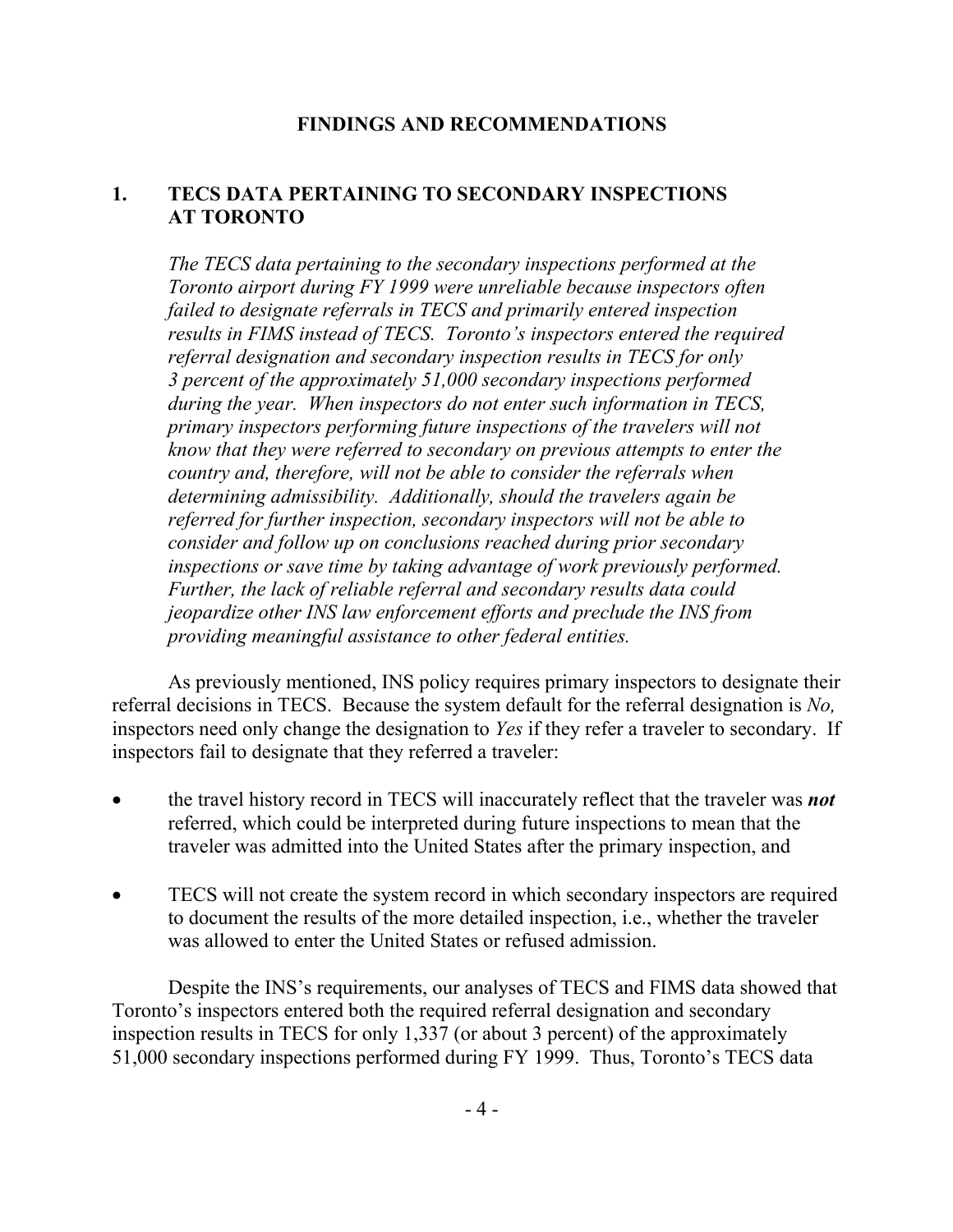could not be relied on to identify the travelers referred to secondary or the results of secondary inspections.

Instead of designating referrals through TECS, Toronto's primary inspectors often referred travelers to secondary through FIMS; i.e., the inspectors would use TECS to query the law enforcement databases but then switch to FIMS to designate the referral without changing the TECS referral designation to *Yes*. [7](#page-8-0) Specifically, our analyses showed that 11,744 secondary inspection records in FIMS had corresponding TECS records which inaccurately showed that the travelers had *not* been referred to secondary. For example, on June 9, 1999, a traveler presented himself for inspection at the Toronto airport at approximately 1:30 p.m. Although the FIMS data showed that this traveler had been referred to secondary and subsequently denied admission into the United States, the corresponding TECS travel history record showed that the traveler had *not* been referred by the primary inspector for further inspection.

In addition to Toronto's primary inspectors not routinely designating referrals in TECS, further analyses showed that, even when the inspectors designated referrals as required, secondary inspectors rarely entered the results of the more detailed inspections in TECS. Specifically, our analyses showed that, of the 35,030 referrals made through TECS, inspectors entered the results for only 1,337 (or about 4 percent).<sup>[8](#page-8-1)</sup> Instead, inspectors primarily entered the results in FIMS.

When inspectors do not enter travelers' referrals and secondary inspection results in TECS, inspectors performing future inspections of those travelers will not have the benefit of that data when determining admissibility. For example, when primary inspectors query the law enforcement databases, the 3-month travel history information displayed on their computers will inaccurately show that prior primary inspections did *not* result in referrals to secondary. Thus, the inspectors will not be aware of the referrals and, therefore, will not be able to consider them along with the other components of the inspection (e.g., the review of travel documents and responses to questions) when determining admissibility. This could lead to the inspectors admitting travelers into the United States who otherwise might be referred to secondary and subsequently refused. When the travel history information available to secondary inspectors does not include evidence of prior referrals to secondary or the results of those inspections, the inspectors will not be able to consider

<span id="page-8-0"></span> <sup>7</sup>  $\frac{1}{2}$  Primary inspectors at Montreal started inspections using TECS and completed the data entry for the inspection in TECS, to include changing the referral designation to *Yes*, before they switched to FIMS to enter referral information. Although this method resulted in primary inspectors duplicating some work, port management said it was worth it because the method allowed airline representatives to obtain needed information on the status of travelers without interrupting the secondary inspectors. (See page 3 for further discussion.)

<span id="page-8-1"></span><sup>&</sup>lt;sup>8</sup> Our analyses of the 1,337 TECS records with secondary inspection results showed no trends; i.e., results data were entered by various inspectors throughout the year and the results included admissions into the United States, as well as refusals.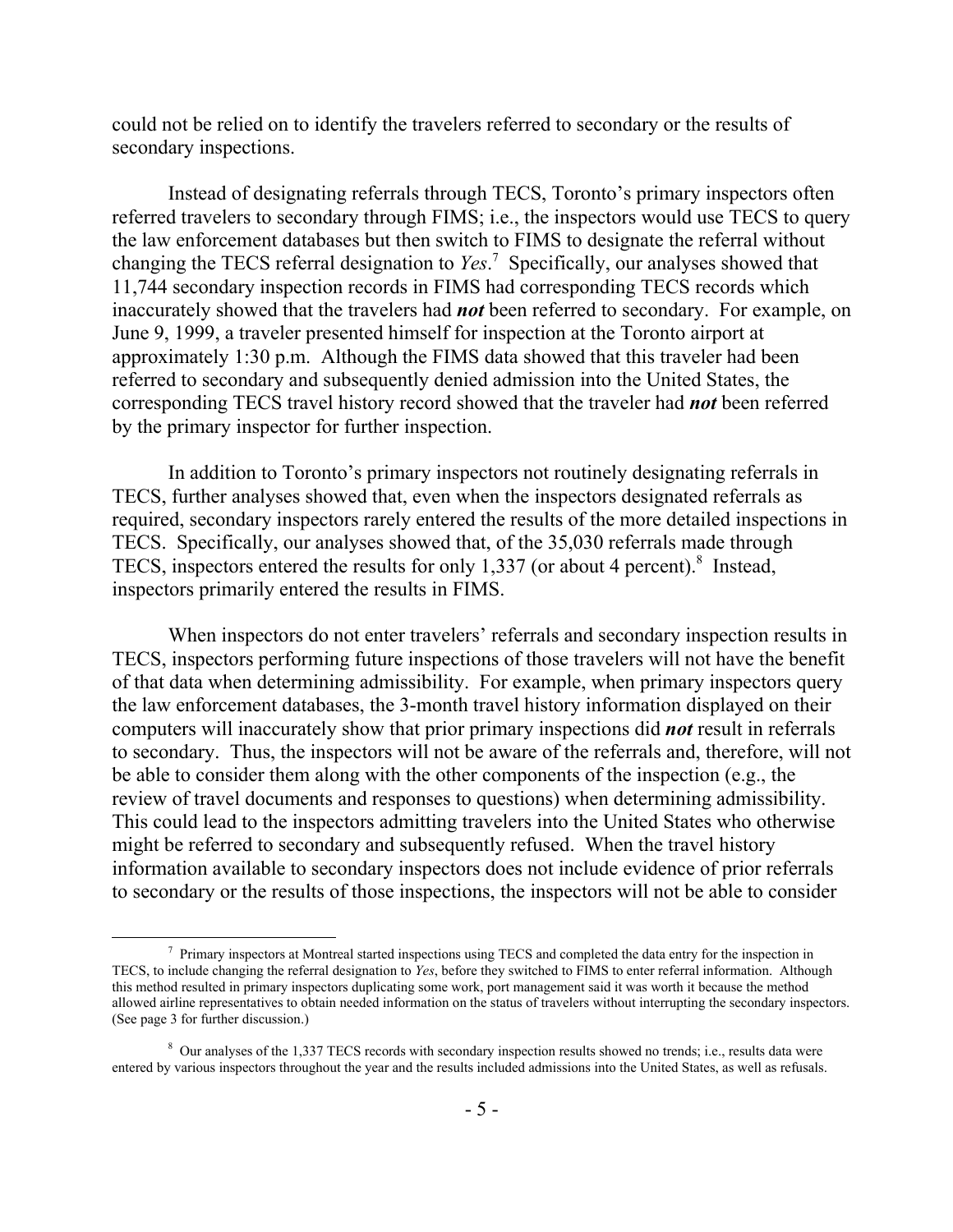and follow up on the conclusions reached previously, including any refusals.<sup>9</sup> This could lead to secondary inspectors admitting travelers into the country who otherwise might be refused<sup>10</sup> or, at a minimum, result in inefficiencies in the secondary inspection process. For example, if a secondary inspector did not enter their determination that a traveler with a criminal record had obtained a waiver for all grounds of exclusion, another secondary inspector during a future inspection may perform an in-depth review of the traveler when only verification of the traveler's status may be needed.

The lack of accurate and complete data in TECS affects more than just inspectors performing daily inspections. Other federal agencies and other programs within the INS, such as counterterrorism and intelligence, rely on the referral and secondary results data to accomplish some of their law enforcement responsibilities. For example, as mentioned previously, the Acting Assistant Commissioner for Inspections told us that the INS worked closely with the U.S. Department of State and the FBI following the bombing of the World Trade Center to reconstruct the travel history on the terrorists. He also said that the INS provides travel history data to the Drug Enforcement Administration, when requested, to help with its efforts to track the movement of drug couriers. He further said that FIS procedures at airports require INS secondary inspectors, when documenting the results of their inspections, to record in TECS the reasons for any referrals to Customs so that its inspectors, upon viewing the system information, can best focus their inspections. The Acting Assistant Commissioner and other INS officials said that, within the INS, the referral and secondary results data are used:

- as a source for creating and updating lookouts and intelligence reports and reconstructing travel patterns of individuals or groups (e.g., persons suspected of smuggling aliens),
- to substantiate the legitimacy of and resolve complaints against the INS (e.g., if a traveler claimed to have been routinely referred to secondary for no justifiable reason during several trips to the United States), and
- for evaluating port performance and making operational decisions.

<span id="page-9-0"></span> $\frac{1}{9}$ <sup>9</sup> A primary or secondary inspector may become aware of prior referrals to secondary and the results of those inspections if a lookout record exists which details that information. A secondary inspector may also become aware of that information through statements made by the traveler, in which case it would be incumbent on the inspector to follow up on such information.

<span id="page-9-1"></span><sup>&</sup>lt;sup>10</sup> For example, by analyzing the secondary data in TECS for a traveler's prior attempts to enter the country, a secondary inspector may establish that the traveler's statements during the current inspection are untruthful. The willful misrepresentation of a material fact to gain admission into the United States is grounds for inadmissibility under the Immigration and Nationality Act. Without the information from the prior inspections, the inspector may not detect the misrepresentation and may admit the traveler into the country even though they should be refused.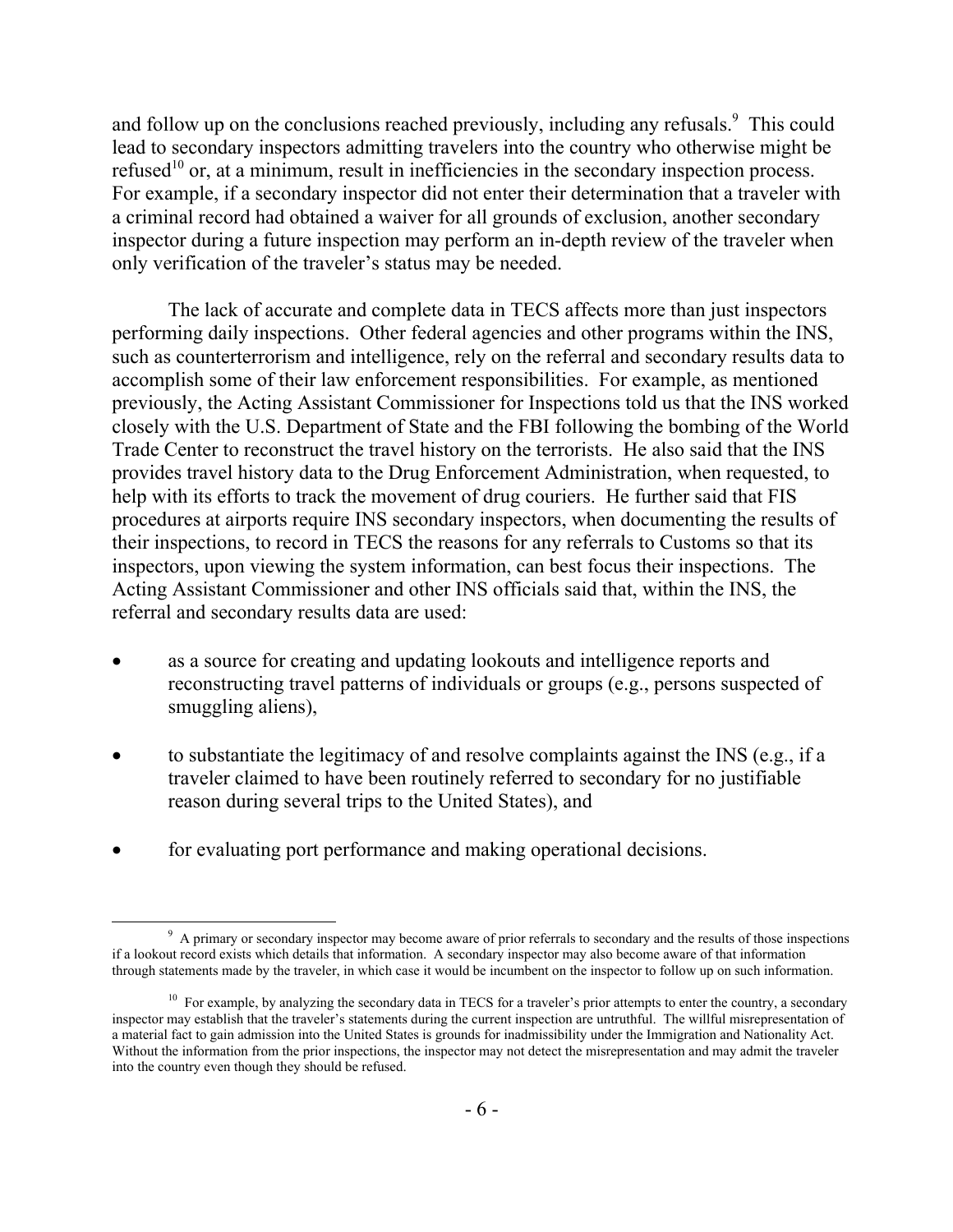We discussed the usage of TECS with the Port Director at Toronto. The Port Director was not aware that primary inspectors were not always designating referrals to secondary in TECS and agreed that having that information in TECS is important. The Port Director was aware that inspectors were not always entering the results of secondary inspections in TECS but thought that had improved beginning in FY 2000. He told us that, at a district meeting of Port Directors in mid-1999, they were directed to ensure that secondary information was being entered in TECS. He said that he, in turn, discussed the matter with port supervisors who instructed the inspectors to enter the information in TECS.

The Port Director explained that Toronto's steady, high volume of passengers made it difficult to maintain both TECS and FIMS. He said that, to him, it was more important for secondary inspection data to be entered in FIMS because that system is more useful to port management. Specifically, he said that FIMS data is used for annual performance appraisals. Nevertheless, the Port Director said that in October 1999 he assigned a supervisory immigration inspector the collateral duty of ensuring that secondary results would be entered in TECS, which was why the Port Director thought that the FY 2000 data would show improvement in that area.

We analyzed TECS data for a 1-week period in April 2000 to determine whether Toronto's inspectors had improved with respect to entering secondary inspection results in TECS. Our analyses showed that the inspectors did not enter secondary results for 488 (or 78 percent) of the 623 secondary referrals made through TECS. Although a 22-percent rate of entering secondary data in TECS is an improvement over the FY 1999 rate of 4 percent, it is still unacceptable.

We also discussed Toronto's usage of TECS with INS Headquarters officials from the Office of Inspections and the Office of Field Operations. The Acting Assistant Commissioner for Inspections and the Director of Field Operations told us that they were aware that the use of locally developed systems, such as FIMS, had resulted in some ports not routinely using TECS. The officials explained that the INS had attempted to develop a new inspections system that incorporated the desirable features of FIMS (e.g., preparation of forms and management reports). According to the officials, unlike the locally developed systems, the INS system was to be linked with TECS. Thus, the use of the new INS system would have provided ports the improved processes of the locally developed systems, yet would have still maintained the inspection data centrally. The officials said that the development of the improved inspections system was discontinued in FY 1999 due to a lack of funding.

The Acting Assistant Commissioner for Inspections stressed that it was critical that inspectors enter referral and secondary results data in TECS. He said that inaccurate referral data and the absence of secondary results data in the INS's centralized inspections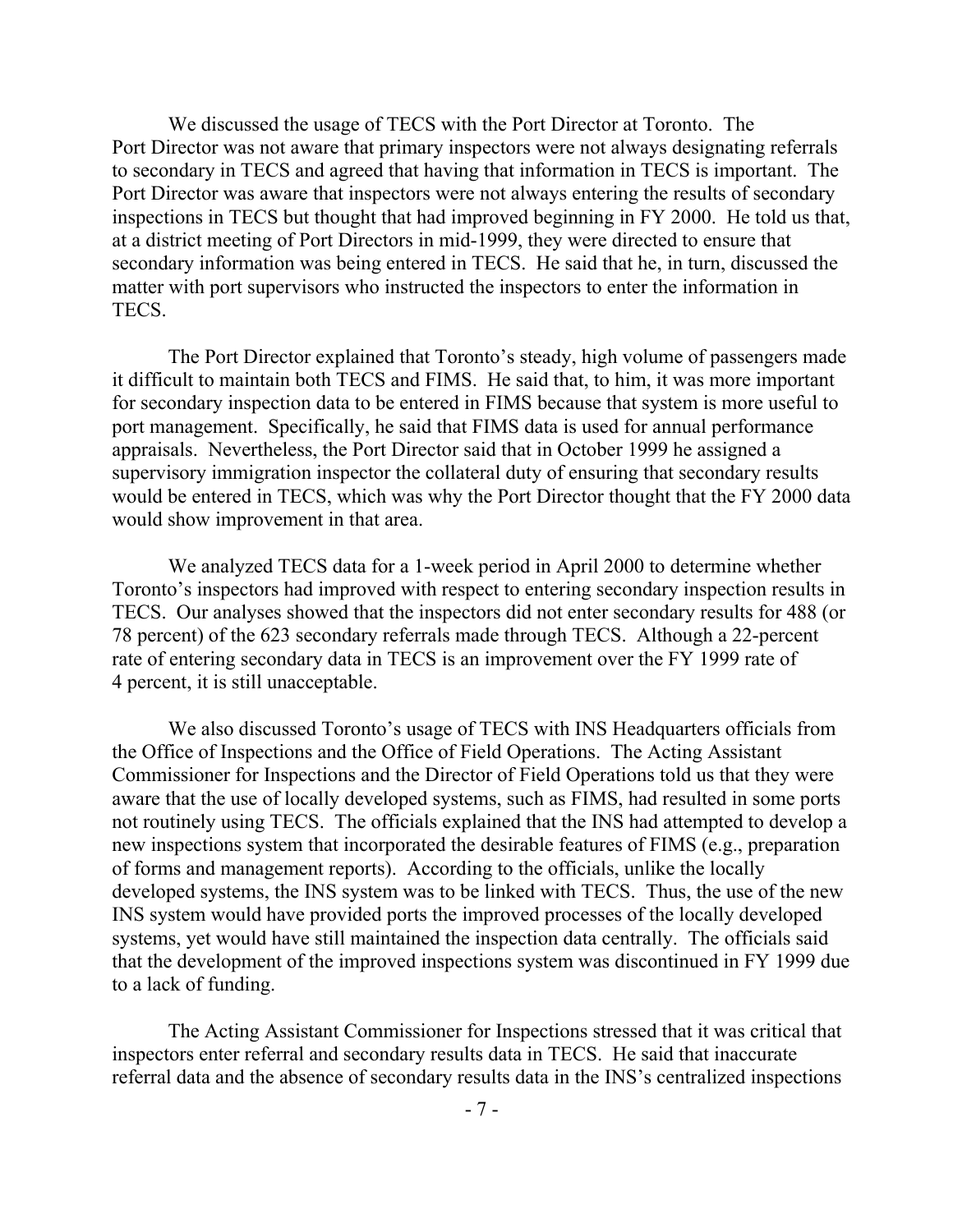system could compromise the integrity of the inspections process because inspectors would not have access to information that could be valuable in developing the follow-up questions necessary to determine admissibility and would be unknowingly considering false or incomplete data when making such determinations. He said that entering referral and secondary results data in "homegrown" systems instead of TECS, as inspectors were doing in Toronto, provides no help to inspectors at other ports who need access to complete travel history data during subsequent inspections of travelers.

In addition to the above, the Acting Assistant Commissioner said that, while the importance of entering the referral and secondary results data in TECS may not seem evident during an individual traveler's inspection, the importance becomes abundantly evident when that data is subsequently needed to help identify persons who are a threat to national security, involved in criminal activity, or seeking entry into the United States for other than legitimate reasons.

## **Recommendations**

We recommend that the Acting INS Commissioner:

- 1. Ensure that primary inspectors at the Toronto airport routinely designate referrals to secondary in TECS.
- 2. Ensure that secondary inspectors at the Toronto airport routinely record results of secondary inspections in TECS.
- 3. Evaluate whether reviews of other ports of entry are warranted to ensure that inspectors are routinely entering secondary referrals in TECS, as well as the results of secondary inspections.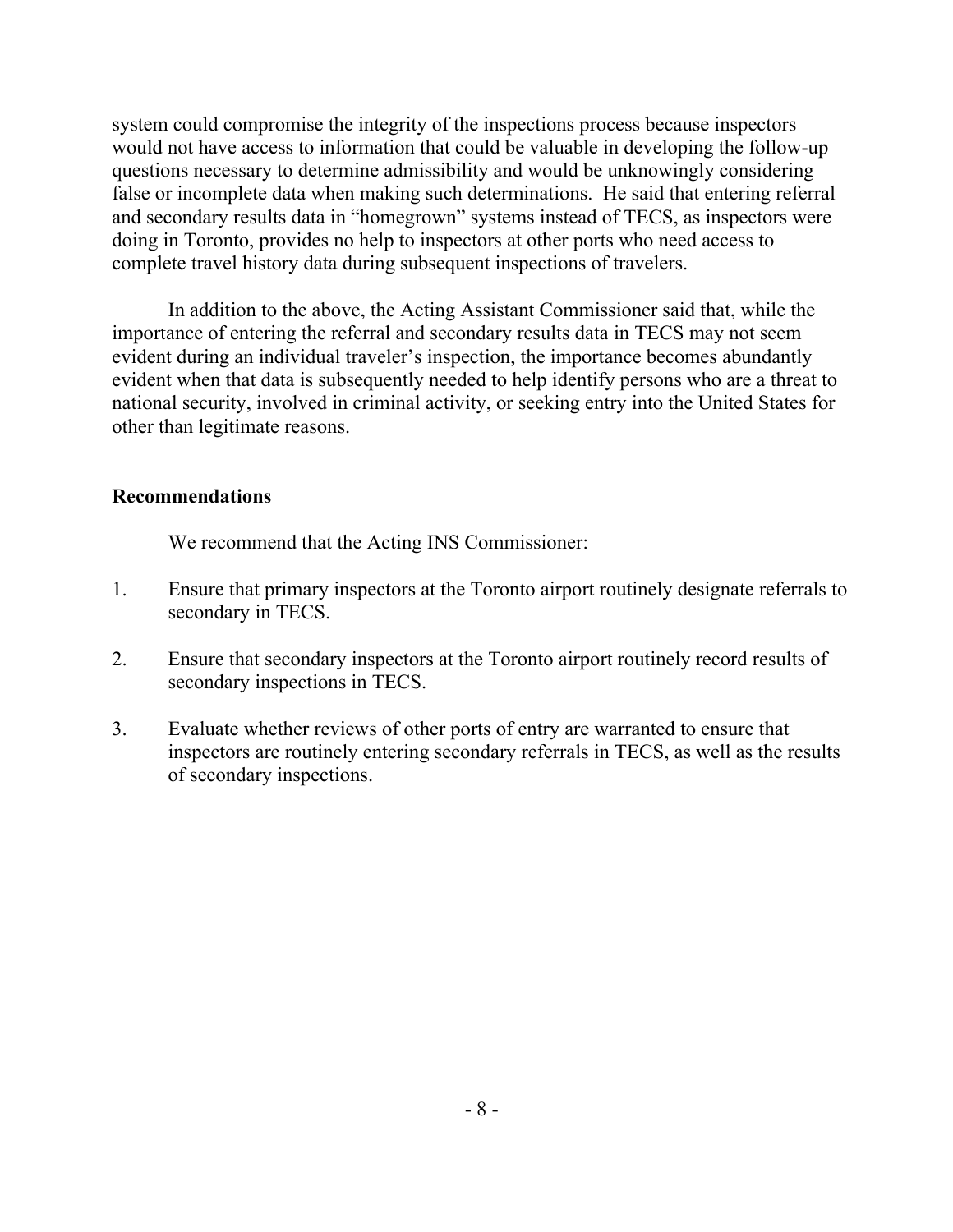## **2. INS STATISTICS FOR SECONDARY INSPECTION WORKLOAD AT VANCOUVER**

*The INS's FY 1999 statistics for Vancouver's secondary inspection workload were significantly overstated because the methods used by Vancouver officials to prepare monthly activity reports incorrectly counted inspections of travelers with certain types of travel documents as completed in secondary rather than primary. As a result, INS managers cannot reliably use the statistics to evaluate port performance or make operational decisions.* 

The Inspections Summary Report is the basic activity report used by the INS to collect statistical data on the inspections program. The report summarizes various aspects of INS inspection activity, including the number of inspections performed, primary inspections resulting in admissions into the United States, and secondary inspections. Ports of entry compile local statistics and enter their monthly reports into an automated system designed to track inspection activity and other operational data. The system combines the data to generate monthly, year-to-date, and annual INS-wide statistics. According to INS policy, the Inspections Summary Reports are a basis for field office performance evaluations, resource allocations, and a wide range of other analyses critical to the agency's mission.

When comparing downloads of TECS data to the year-end Inspections Summary Report for Vancouver, we noted that the number of secondary inspections shown on the report was 64 percent higher than the number of secondary records in TECS. The report showed 37,015 secondary inspections while TECS showed  $22,550$ .<sup>[11](#page-12-0)</sup>

We discussed the differences noted between the reports and supporting TECS data with the Port Director and other officials at Vancouver. The officials said that, until July 1999, the number of secondary inspections shown on the reports was calculated using a percentage of the total number of travelers inspected[.12](#page-12-1) The officials indicated that the percentage used reflected port management's decision to count some inspections as completed in secondary, even if they were fully completed by primary inspectors (which meant that the travelers were not referred to secondary for further processing). The officials explained that inspections of travelers with certain types of travel documents take

 $\overline{a}$ 

<span id="page-12-0"></span> $11$  Our tests to determine the reliability of the TECS data pertaining to secondary inspections identified that, in general, inspectors at Vancouver accurately designated whether travelers were referred to secondary and routinely recorded the results of secondary inspections in TECS. Therefore, we concluded that the TECS data for Vancouver could be used as a basis for evaluating the reliability of the number of secondary inspections shown on the Inspections Summary Reports.

<span id="page-12-1"></span> $12$  The officials said that the total number of inspections was derived from information provided by the airlines to Customs Service officials at the airport.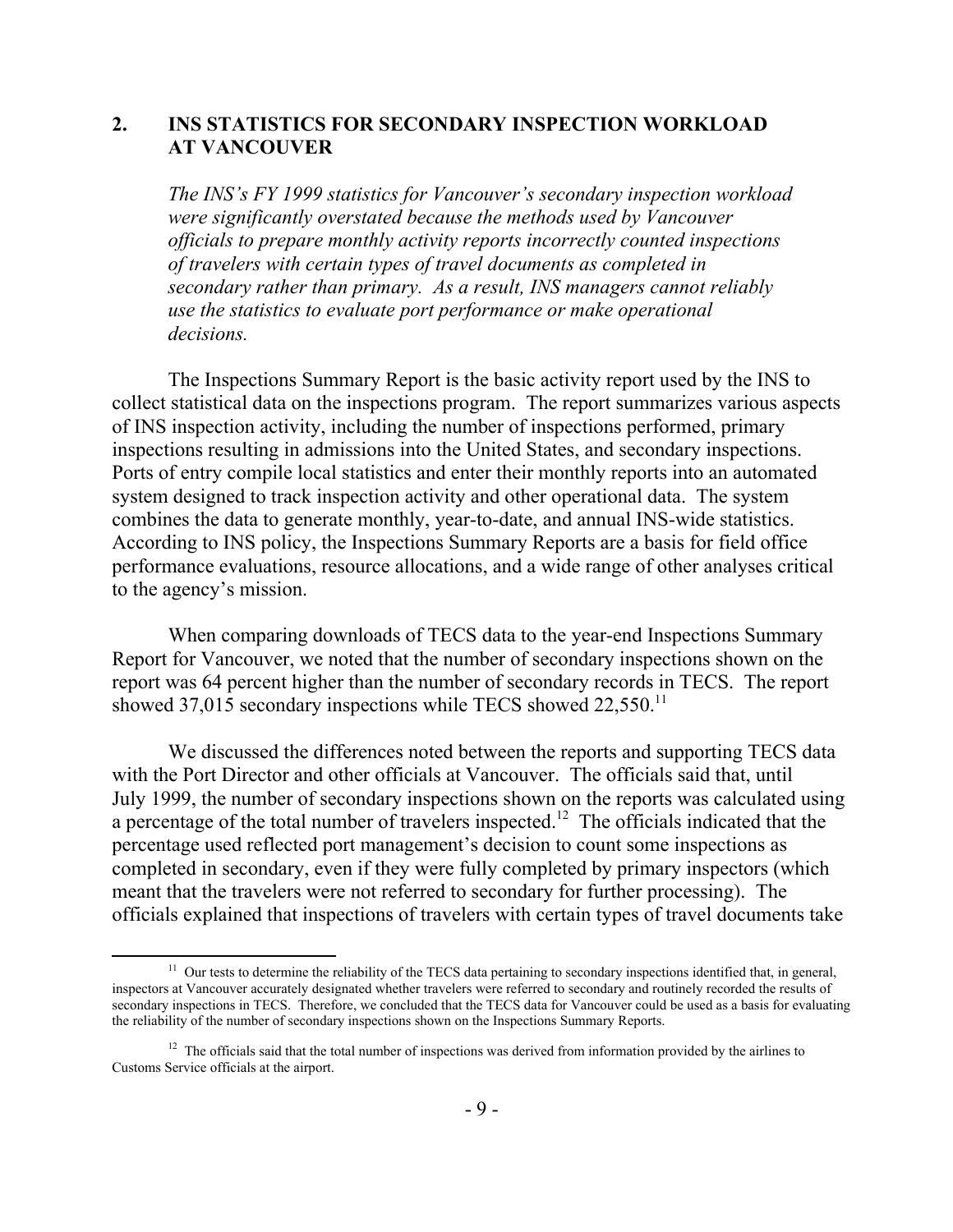longer than most primary inspections; thus, for reporting purposes, the officials considered those inspections to be *secondary* work. One example of this practice pertained to inspections of travelers transiting through the United States to another country without a visa (known as Transit Without Visa or TWOV). The officials said that they considered all inspections of TWOVs as secondary inspections, even though TWOV inspections are completed in primary, if possible. The officials said that, in July 1999, they began using a different method to calculate the number of secondary inspections; i.e., the number was based on secondary inspections data in TECS but then adjusted to count some inspections as completed in secondary instead of primary, such as inspections of TWOVs.<sup>[13](#page-13-0)</sup>

Because Vancouver's methods for preparing its monthly Inspections Summary Reports incorrectly counted some inspections of travelers as completed in secondary rather than primary, the applicable INS statistics were inaccurate. For example, the FY 1999 Inspections Summary Report for Vancouver showed that *all* inspections of TWOVs, which totaled 4,077, were completed in secondary. However, TECS data for the same period supported that only 370 TWOVs were processed in secondary. Thus, Vancouver's secondary inspection statistics for the year were overstated by 3,707 (4,077 minus 370) due to the method used for counting TWOV inspections.<sup>[14](#page-13-1)</sup>

We did not perform analyses to quantify the effect of Vancouver's practice of incorrectly counting other inspections as *secondary* work when they were completed in primary. However, these additional overstatements would decrease the reliability of Vancouver's secondary statistics even further.

Accurate statistical information on the number of secondary inspections could be a valuable tool for INS managers in evaluating and improving port performance and making operational decisions. However, because the statistics for Vancouver's secondary inspection workload were significantly overstated, INS management should be aware that reliance on the statistics could lead to poor decision making.

We discussed Vancouver's methods for determining the number of secondary inspections with officials from the Office of Inspections and the Office of Field Operations. The Acting Assistant Commissioner for Inspections and the Director of Field Operations agreed that the methods were not correct. The Acting Assistant Commissioner said that the methods were contrary to all policy issued by INS Headquarters.

<span id="page-13-0"></span> $\overline{a}$ <sup>13</sup> Our analyses of applicable TECS data and statistics for Montreal and Toronto showed that neither of these ports counted inspections completed in primary as secondary inspections as Vancouver was doing.

<span id="page-13-1"></span><sup>&</sup>lt;sup>14</sup> The FY 1999 Inspections Summary Reports for Montreal and Toronto showed that neither of these sites counted *all* inspections of TWOVs as secondary inspections. To the contrary, the reports showed that Montreal and Toronto counted the vast majority of their TWOV inspections as completed in primary. (Montreal's report showed that only about 6 percent of their TWOV inspections were completed in secondary; Toronto's report showed about 5 percent.)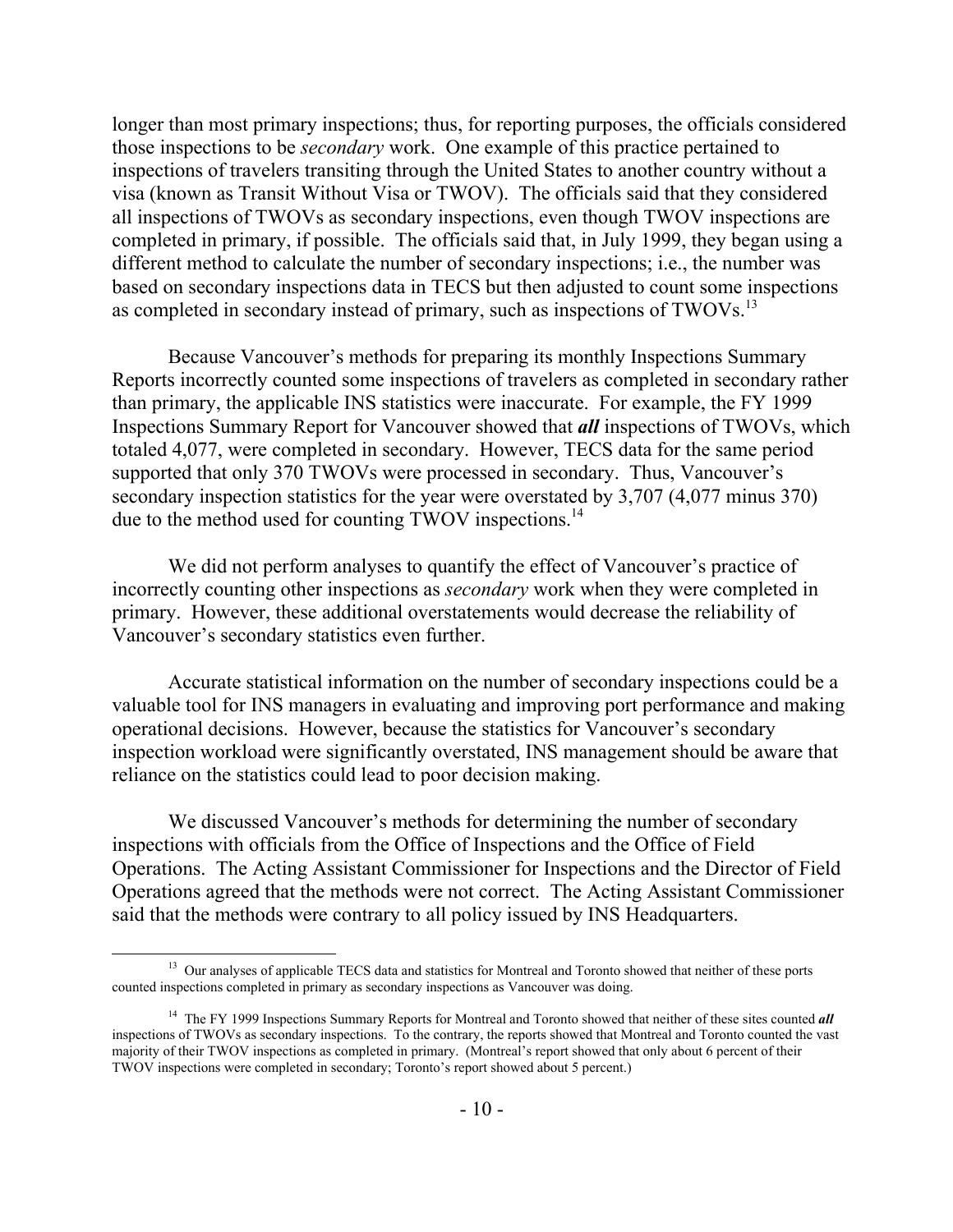# **Recommendations**

We recommend that the Acting INS Commissioner:

- 4. Ensure that the Vancouver port of entry discontinues its practice of counting inspections of travelers as secondary inspections on its monthly Inspections Summary Reports if the travelers' inspections were completed in primary.
- 5. Evaluate whether reviews of other ports of entry are warranted to ensure that secondary inspections are accurately reported on monthly Inspections Summary Reports.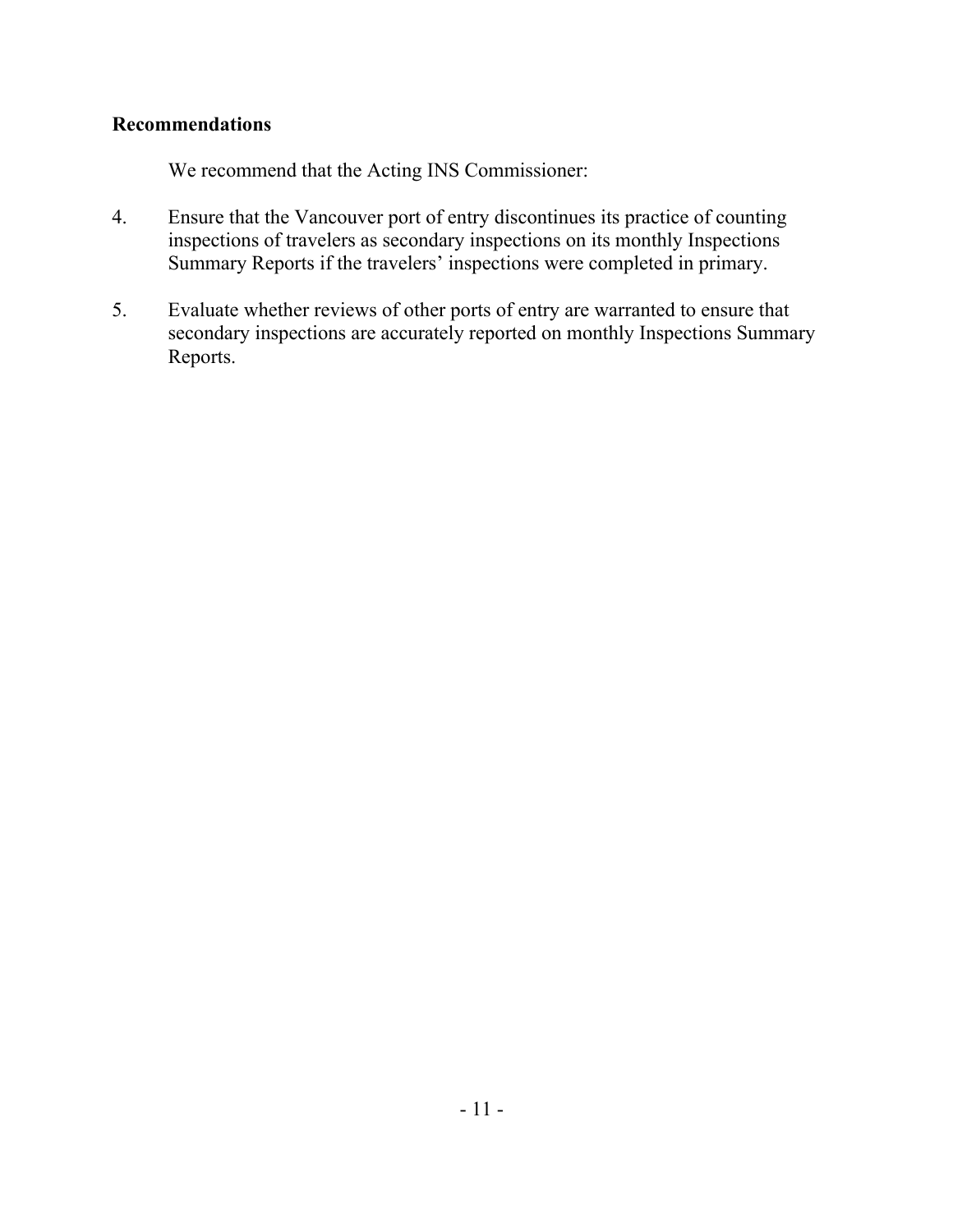# **AUDIT OBJECTIVES, SCOPE, AND METHODOLOGY**

# **Audit Objectives**

We audited the INS's system data pertaining to secondary inspections at selected preclearance airports. The specific objectives of our audit were to determine whether:

- the INS's data in the Treasury Enforcement Communications System (TECS) accurately reflected referrals of travelers to secondary and included secondary inspection results and
- the INS's official inspections workload statistics compiled from monthly port of entry data transmissions accurately reflected the number of secondary inspections performed.

# **Scope and Methodology**

We performed the audit in accordance with the *Government Auditing Standards* and, accordingly, included such tests of the records and procedures as we deemed necessary. However, we may not be considered by others to be completely independent of the INS, as required by the standards, because the INS has reimbursed us for work that pertained to INS fee-supported programs. Nonetheless, we consider ourselves independent and do not believe that our reimbursement arrangement with the INS has had any effect with regard to our conduct of the audit.

In performing the audit, we reviewed selected documents; interviewed INS personnel from the Office of Inspections, Office of Field Operations, and the Montreal, Toronto, and Vancouver air ports of entry; analyzed various data pertaining to secondary inspections for the above-named airports; and assessed operations at the Montreal airport. The period covered by the audit was FY 1999. As shown in the table on the next page, the secondary inspections performed during that period at the three sampled sites accounted for approximately 73 percent of the secondary inspection activity at all preclearance airports and about 12 percent of the secondary activity at all air ports of entry.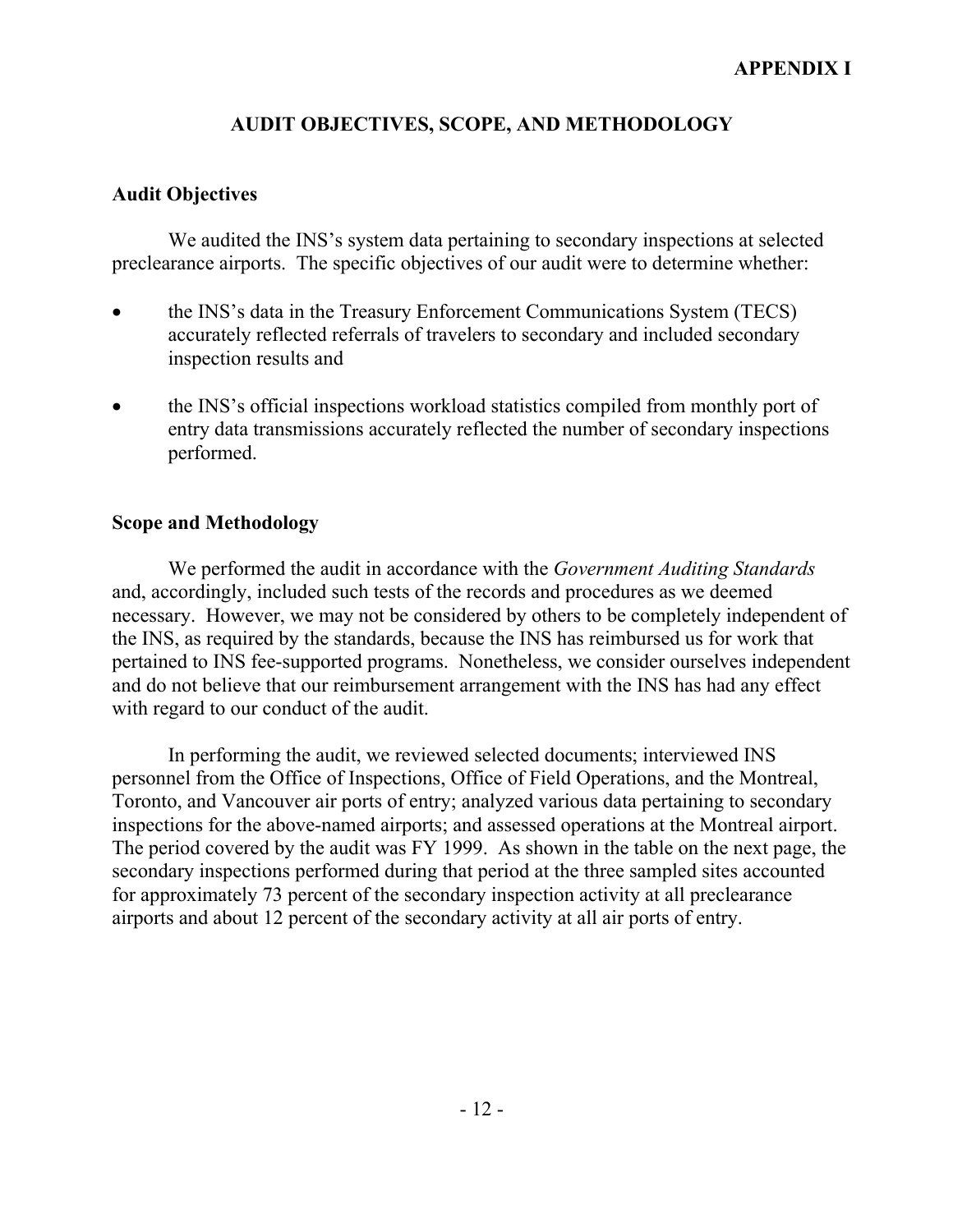| <b>Sites</b>                                                  | <b>Secondary</b><br><b>Inspections</b> |
|---------------------------------------------------------------|----------------------------------------|
| All Air Ports of Entry                                        | 876,969                                |
| All Preclearance Airports                                     | 141,362                                |
| <b>Sites Reviewed</b>                                         |                                        |
| Montreal                                                      | 17,380                                 |
| Toronto                                                       | 48.294                                 |
| Vancouver                                                     | 37.015                                 |
| Subtotal                                                      | 102,689                                |
| <b>Sites Reviewed as Percent of All Air Ports of Entry</b>    | 11.7%                                  |
| <b>Sites Reviewed as Percent of All Preclearance Airports</b> | 72.6 %                                 |

# **FY 1999 INSPECTION ACTIVITY FOR SITES REVIEWED**

Source: INS Inspections Summary Reports

Note: Our analyses of INS data pertaining to the secondary inspections performed during FY 1999 at the three sampled sites identified that the INS's statistics for the secondary inspection workload at Vancouver were significantly overstated as discussed in the report beginning on page 9. Our analyses also identified that the statistics for Montreal and Toronto were understated by 1 percent and 5 percent, respectively. Because the understatements were immaterial, we concluded that Montreal's and Toronto's statistics were sufficiently reliable for evaluating port performance and making resource allocations.

To achieve the audit's objectives, we used computer-processed INS data contained in TECS, the Forms Integration Management System (FIMS), and Inspections Summary Reports. As mentioned in the report, TECS contains inspection data on travelers who have entered or attempted to enter the United States, including travelers referred to secondary inspection. FIMS, a database system used by the Montreal and Toronto airports to facilitate the secondary inspection process, also contains data on travelers referred to secondary. INS Inspections Summary Reports summarize various aspects of inspection activity, including secondary inspections, for the ports of entry. We determined that the objectives could best be achieved by analyzing 100 percent of the system records pertaining to the secondary inspections at the three airports. Therefore, rather than conducting tests of the INS's management controls to determine the extent to which we could rely on the controls to reduce data testing, we obtained downloads of needed FY 1999 data and performed our analyses using those data.

As discussed in the report, we determined that the TECS data for Toronto could not be relied on to provide inspectors complete and accurate travel history information on travelers who had previously been referred to secondary. Additionally, we determined that the Inspections Summary Reports for Vancouver could not be relied on to provide managers accurate information on the port's secondary inspection workload.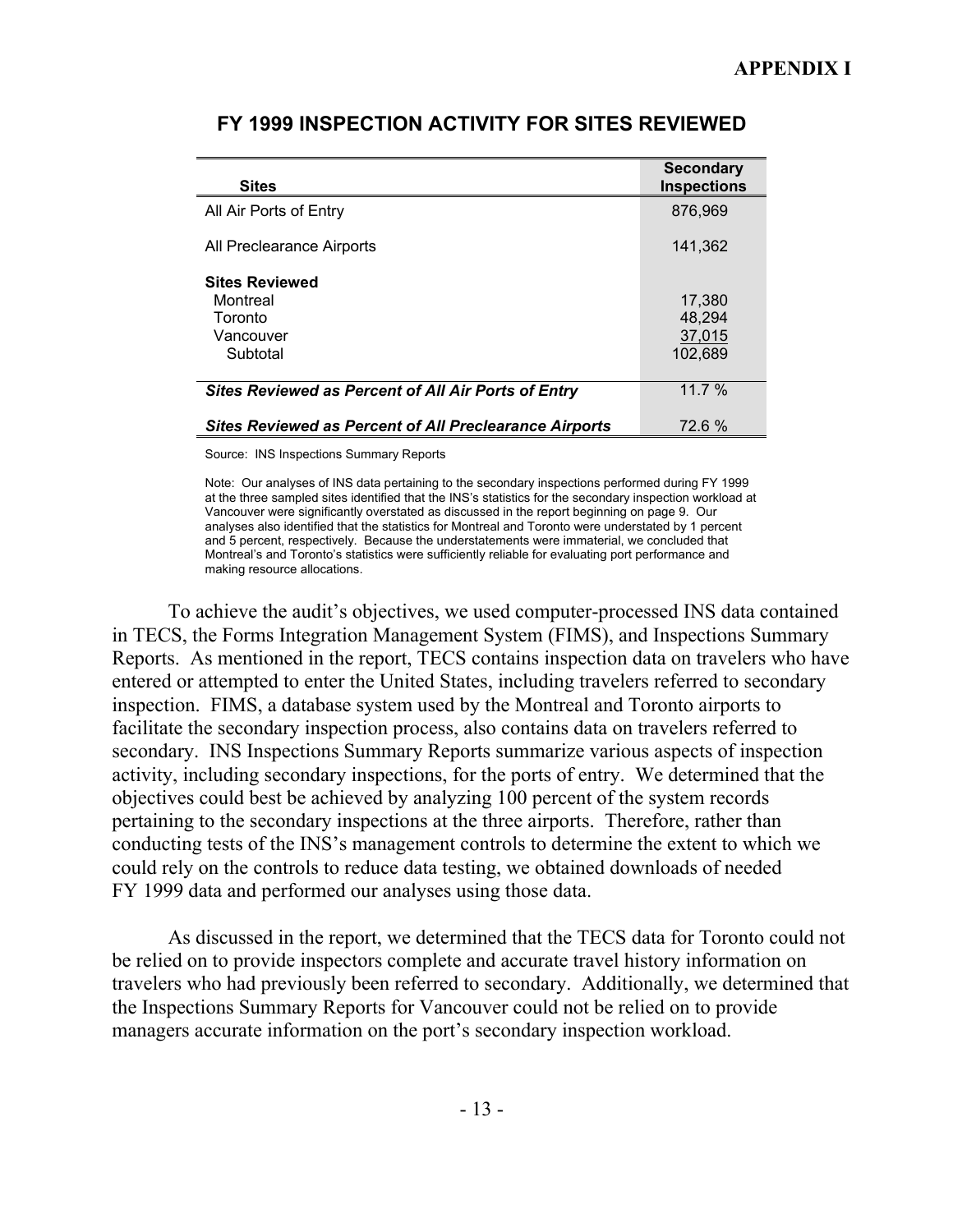We used FIMS data to help identify the universe of travelers processed in secondary at Montreal and Toronto. We assessed the reliability of the data by obtaining information from port management and performing various tests. For example, we analyzed selected fields in 100 percent of the FIMS records to ensure that key data elements were present and excluded from our analyses the few records that did not actually represent referrals to secondary.<sup>15</sup> Although our tests did not include tracing each FIMS record to supporting documentation, we concluded, based on the results of the tests performed and information obtained, that the FIMS data were sufficiently reliable to achieve our audit objectives.

There were no laws or external regulations directly applicable to our audit objectives. Thus, there is no Statement on Compliance with Laws and Regulations in this report.

 $\overline{a}$ 

<span id="page-17-0"></span><sup>&</sup>lt;sup>15</sup> FIMS was designed, in part, to track various port statistics, including some that are not related to secondary inspections. As a result, some FIMS records do not represent referrals to secondary.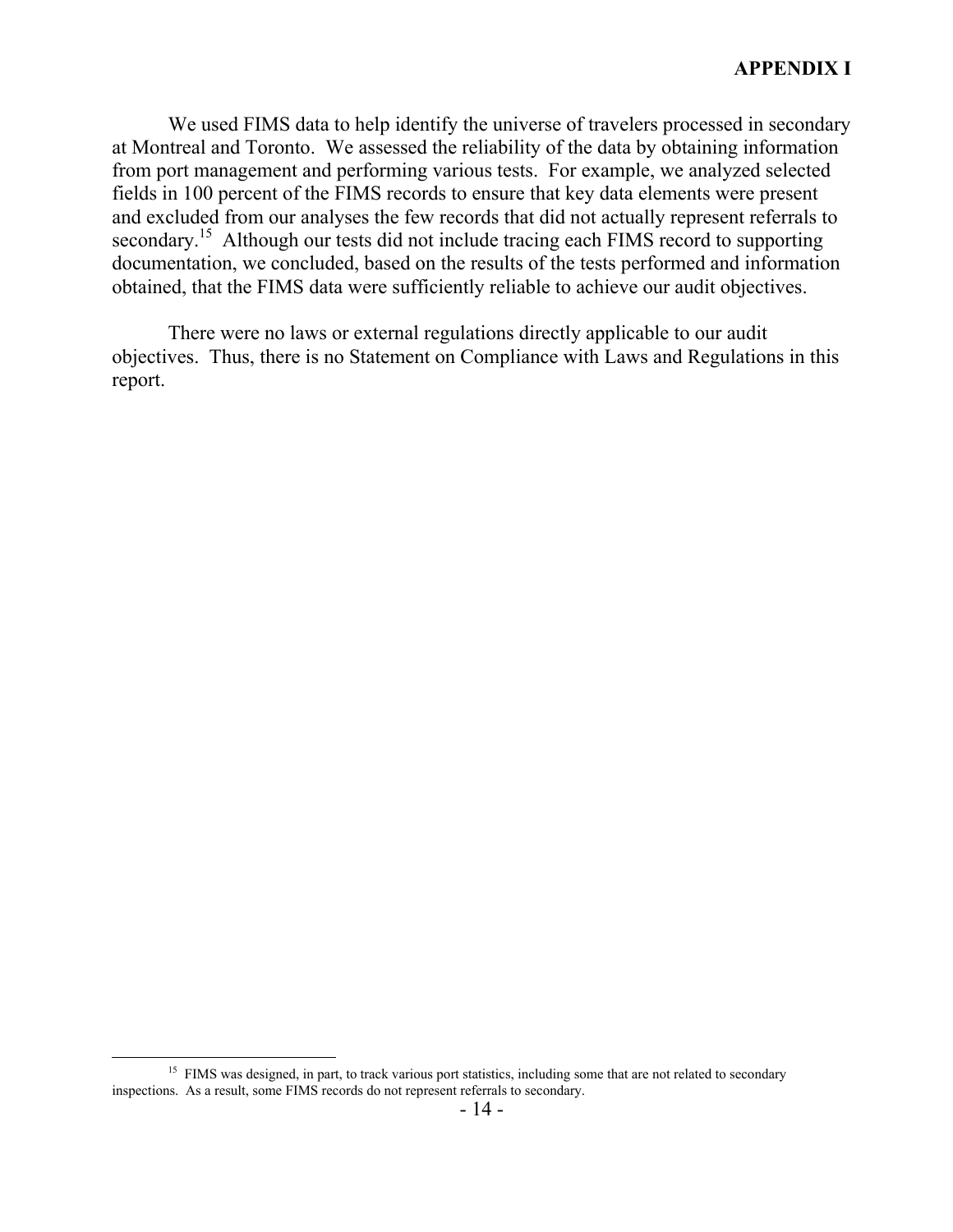

**U.S. Department of Justice** 

Immigration and Naturalization Service

## HQOIA 110/8.2-C

Office of the Commissioner

425 I Street NW Washington, DC 20536

 $MAR - 5$  2001

## MEMORANDUM FOR GUY K. ZIMMERMAN ASSISTANT INSPECTOR GENERAL FOR AUDIT DEPARTMENT OF JUSTICE

- FROM: Mary Ann  $\not\!\!\!\!\nabla$ Acting Commis Immigration and Naturalization Service
- SUBJECT: The Immigrations and Naturalization Service's System Data Pertaining to Secondary Inspections at Selected Preclearance Airports

I appreciate the opportunity to comment on the subject draft report and solicited input from the senior management officials who are most significantly impacted -- the Executive Associate Commissioner for Field Operations and Acting Executive Associate Commissioner for Programs. I reviewed the responses and concur with the corrective actions planned. The responses are attached for your review.

If you have any questions, please contact Kathleen Stanley, Audit Liaison, at  $(202)$  514-8800.

Attachments (2)

cc: Vickie L. Sloan, DOJ Audit Liaison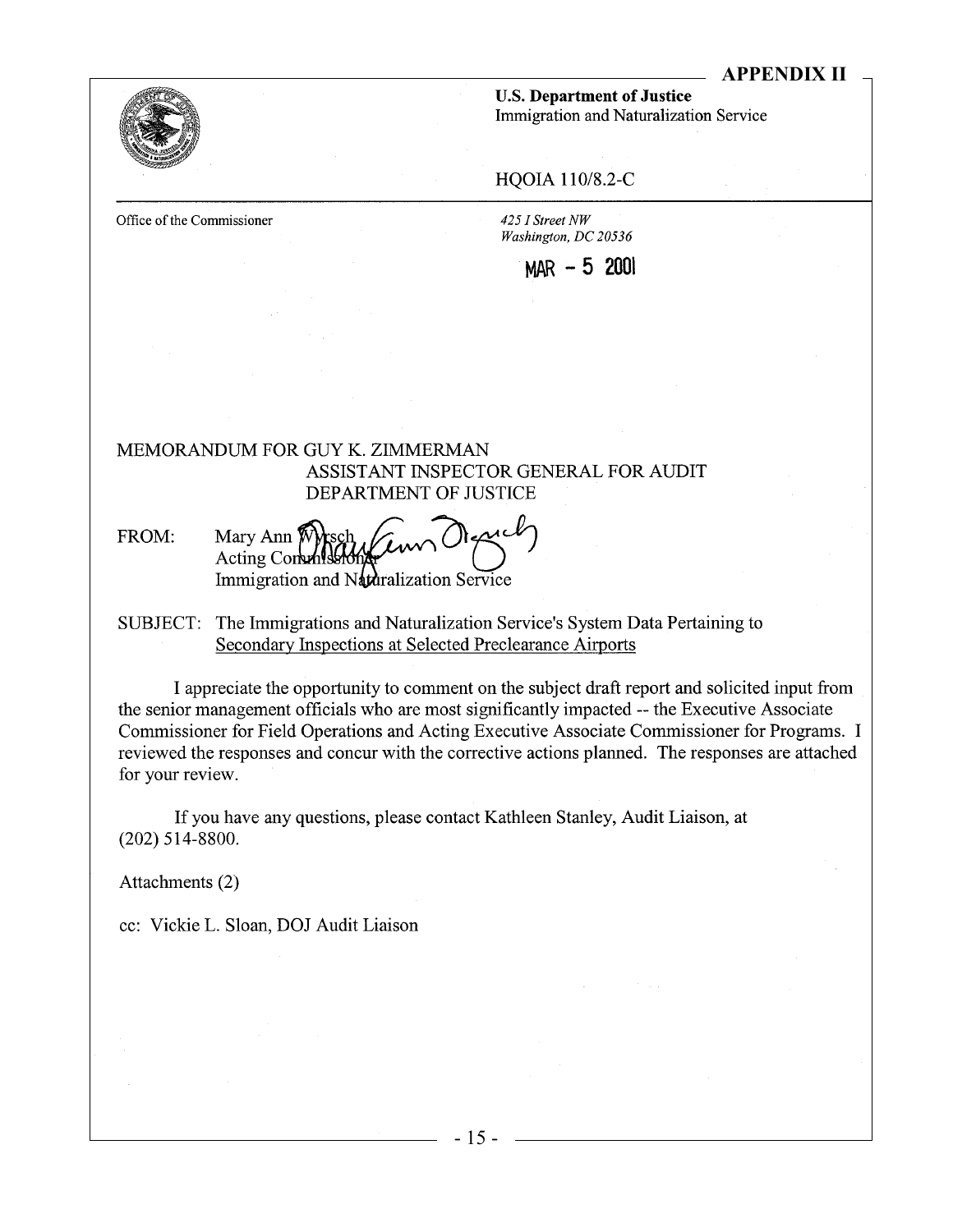

**U.S. Department of Justice Immigration and Naturalization Service** 

#### **HQOPS 110/8.2**

Office of the Executive Associate Commissioner

425 I Street NW Washington, DC 20536

FEB 1 5 2001

MEMORANDUM FOR THE ACTING COMMISSIONER

FROM:

Kunst Jel Elwood

**Office of Field Operations** 

**SUBJECT:** The Immigration and Naturalization Service's System Data Pertaining to Secondary Inspections at Selected Preclearance Airports

This is in response to the Office of Inspector General (OIG) draft report on the abovementioned subject. We agree with the OIG findings and thank them for their efforts in improving the Immigration and Naturalization Service's (INS) inspections mission.

**Recommendation 1:** Ensure that primary inspectors at the Toronto airport routinely designate referrals to secondary in TECS.

**INS Response:** Concur. The Office of Field Operations (HQOPS) will issue a memo to the Eastern Region requiring the Toronto airport to refer all travelers to secondary through the use of the Interagency Border Inspection System (IBIS)<sup>1</sup>. This memo will be signed and issued by March 31, 2001. Additionally, the Eastern Region will report to the HQOPS on Toronto's performance for the third and fourth quarters of this fiscal year.

**Recommendation 2:** Ensure that secondary inspectors at the Toronto airport routinely record results of secondary inspections in TECS.

**INS Response:** Concur. HQOPS will issue a memo to the Eastern Region requiring the Toronto airport to record the results of all secondary inspections in IBIS. This memo will be signed and issued by March 31, 2001. Additionally, the Eastern Region will report to HOOPS on Toronto's performance for the third and fourth quarters of this fiscal year.

IBIS is the umbrella platform where TECS resides.  $-16 -$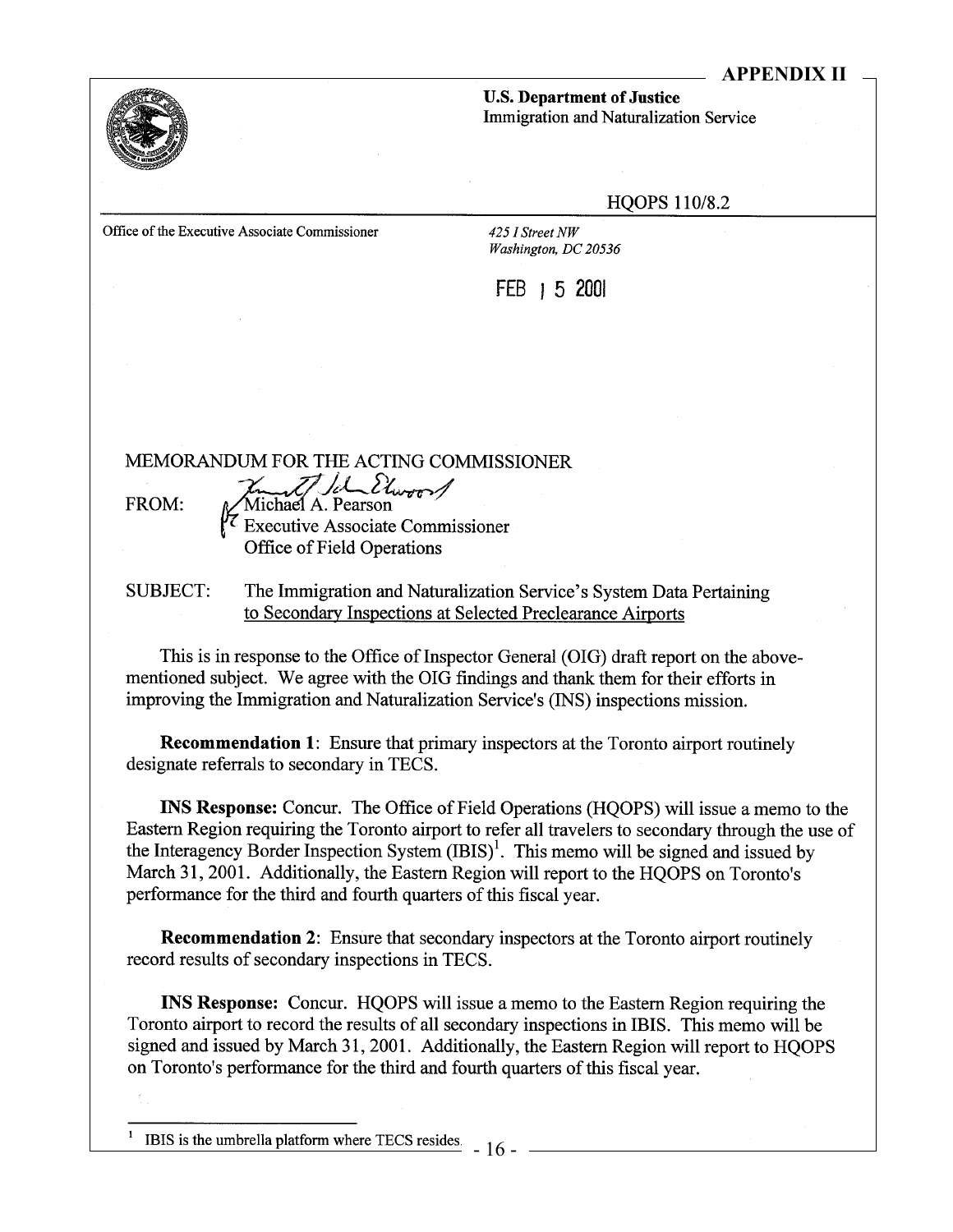## **APPENDIX II**

Memorandum for the Acting Commissioner

Subject: The Immigration and Naturalization Service's System Data Pertaining to Secondary Inspections at Selected Preclearance Airports

Page 2

**Recommendation 4:** Ensure that the Vancouver Port-of-Entry discontinues its practice of counting inspections of travelers as secondary inspections on its monthly Inspections Summary Reports if the travelers inspections were completed in primary.

**INS Response:** Concur. HQOPS will issue a memo to the Western Region requiring the Vancouver airport to discontinue its practice of counting inspections of travelers as secondary inspections on its monthly Inspections Summary Reports if the traveler's inspections were completed on primary. This memo will be signed and issued by March 31, 2001. Additionally, the Western Region will report to HQOPS on Vancouver's performance for the third and fourth quarters of this fiscal year.

If you have any questions, please contact Shonnie Lyon of the Inspections Operations Branch, at 514-8521.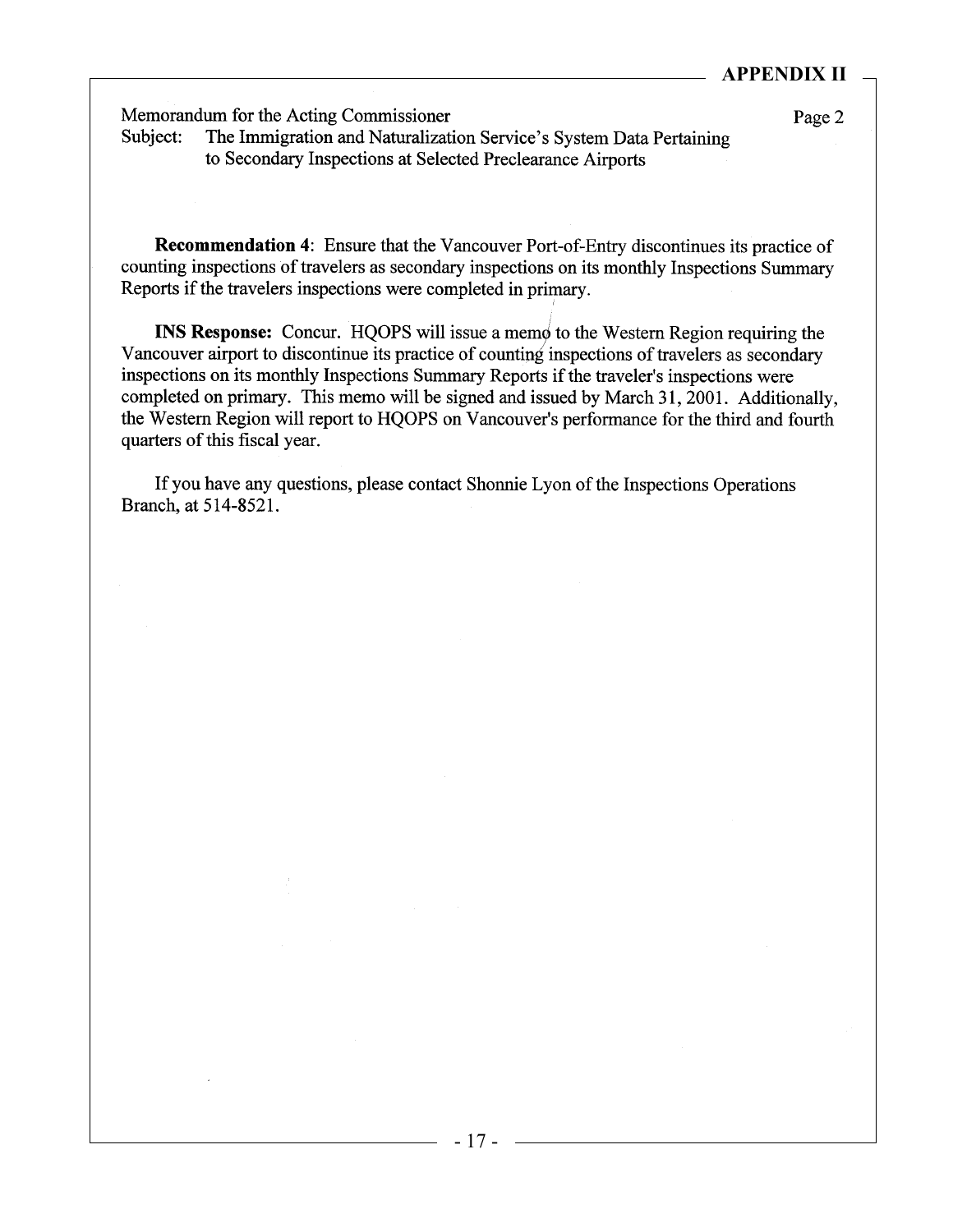## **APPENDIX II**



**U.S. Department of Justice** Immigration and Naturalization Service

**HQINS 70/3.2** 

Office of the Executive Associate Commissioner

425 I Street NW Washington, DC 20536

 $FEB' + 6$  2001

#### MEMORANDUM FOR THE ACTING COMMISSIONER

Michael D. Cronin TILL FROM: Acting Executive Associate Commissioner Office of Programs

The Immigration and Naturalization Service's System Data Pertaining to **SUBJECT:** Secondary Inspections at Selected Preclearance Airports

The Office of Programs has reviewed the Draft Audit Report prepared by the Office of the Inspector General (OIG) on the above subject and concurs with the findings of the report and the two recommendations therein assigned for review and comment. Immigrations Inspectors access the Treasury Enforcement Communications System (TECS) mainframe database at ports of entry under the auspices of the Interagency Border Inspection System (IBIS). The Office of Inspections is in the process of updating the training manuals for this system to reflect the connection between IBIS and TECS.

**RECOMMENDATION 3:** Evaluate whether reviews of other ports of entry are warranted to ensure that inspectors are routinely entering secondary referrals in TECS (Treasury Enforcement Communications System), as well as the results of secondary inspections.

**INS RESPONSE:** Concur. The Office of Programs has evaluated the feasibility of reviewing secondary referrals in TECS at other ports and concurs with the OIG recommendation. The Office of Programs is requesting that the Office of Field Operations check each site for compliance by September 30. Attached is a copy of the request.

**RECOMMENDATION 5:** Evaluate whether reviews of other ports of entry are warranted to ensure that secondary inspections are accurately reported on monthly Inspections Summary Reports.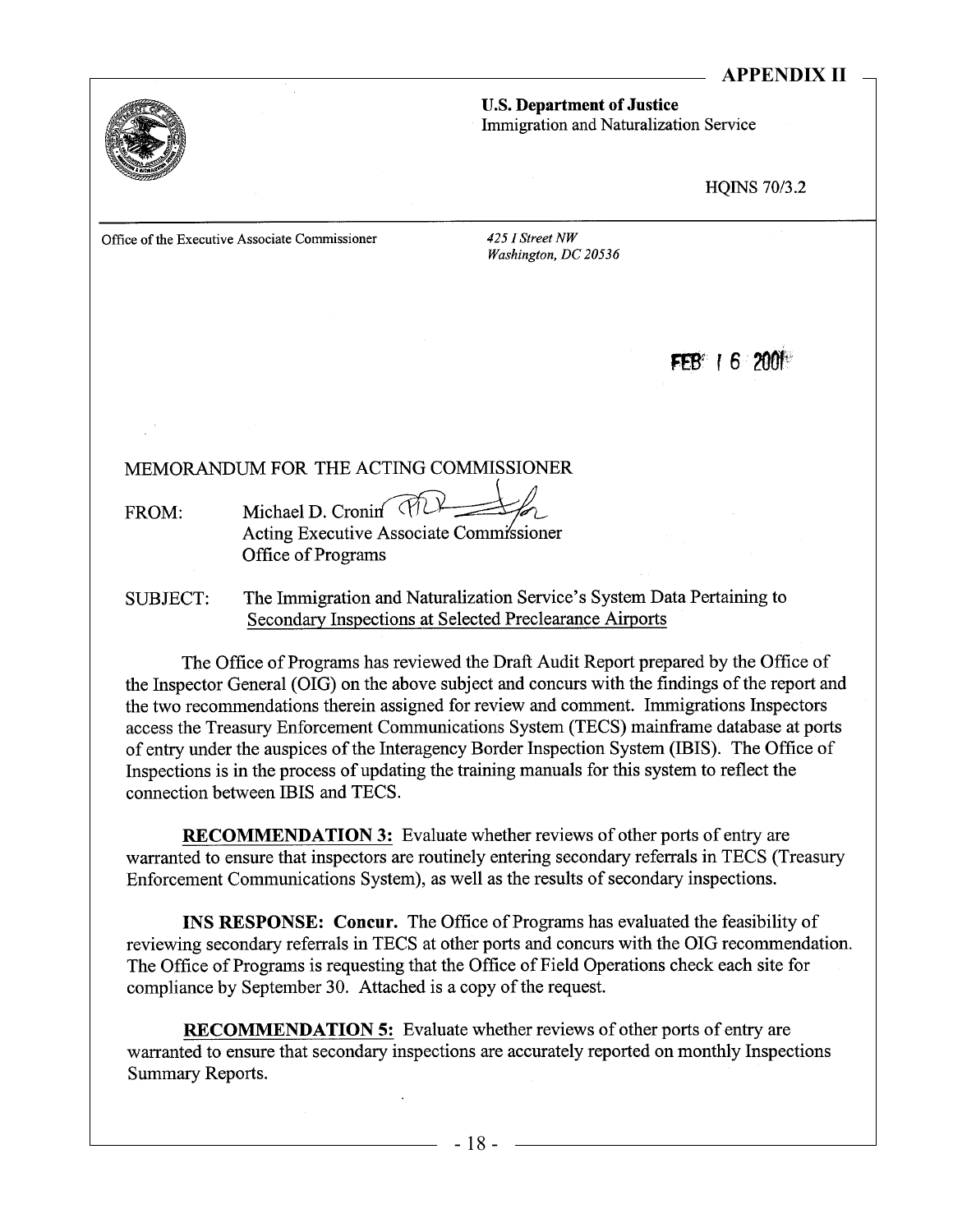$\overline{2}$ 

Memorandum for the Acting Commissioner Subject: The Immigration and Naturalization Service's System Data Pertaining to Secondary Inspections at Selected Preclearance Airports

INS RESPONSE: Concur. The Office of Programs concurs with the OIG recommendation and will institute procedures to regularly monitor the monthly Inspections Summary Reports to ensure that ports are accurately recording secondary inspections. Procedures to ensure that all ports of entry are accurately recording secondary inspections are currently under development and will be disseminated to field offices by May 30.

The point of contact for the above response in the Office of Inspections is Elizabeth Tisdale, Assistant Chief Inspector, 202-514-0912.

Attachment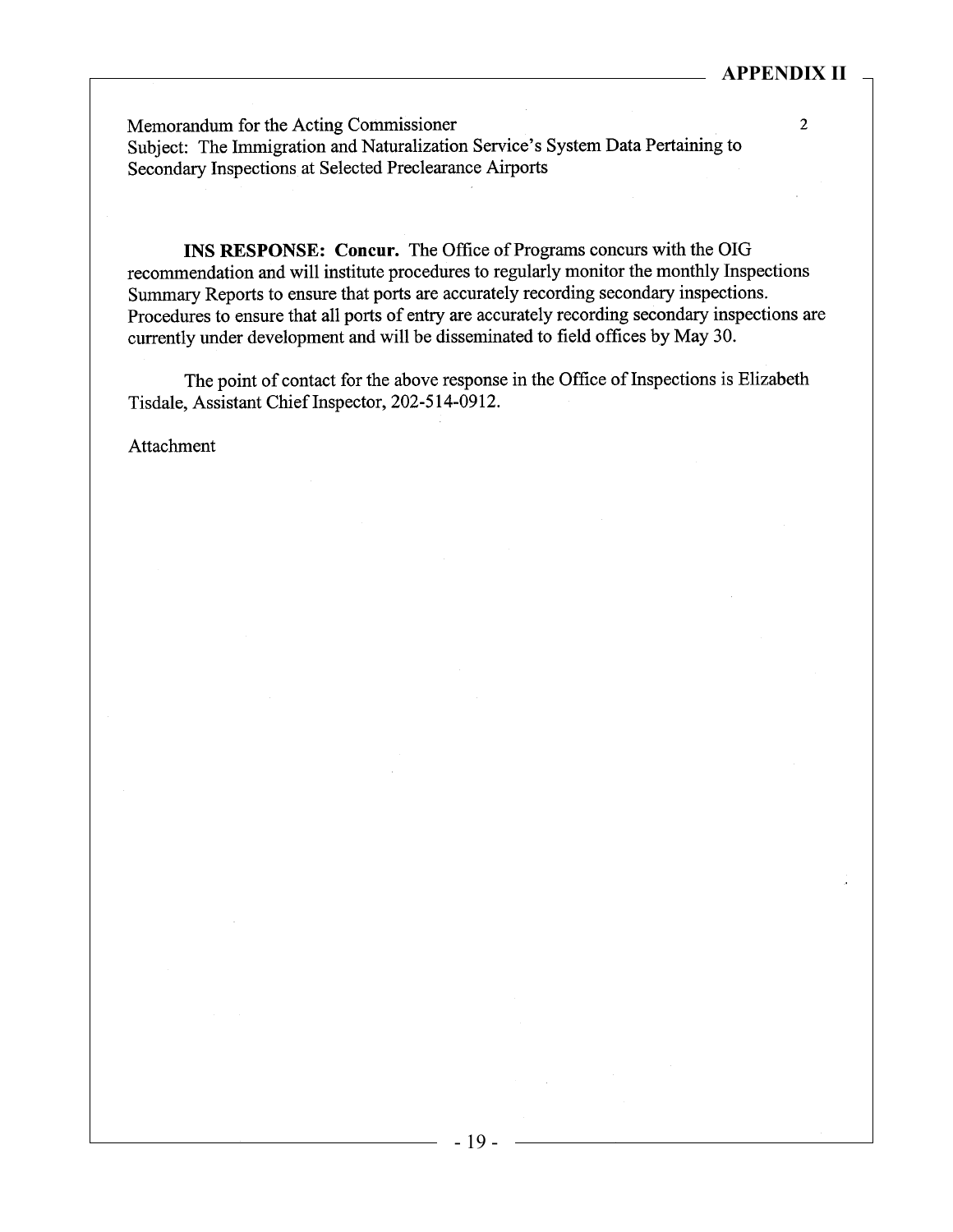## **APPENDIX II**



**U.S. Department of Justice** Immigration and Naturalization Service

**HQINS 70/3.2** 

Office of the Executive Associate Commissioner

425 I Street NW Washington, DC 20536

## FEB 16 2001

#### MEMORANDUM FOR MICHAEL A. PEARSON **EXECUTIVE ASSOCIATE COMMISSIONER** OFFICE OF FIELD OPERATIONS

Michael D. Cronin y FROM: Acting Executive Associate Commissioner Office of Programs

The Immigration and Naturalization Service's System Data Pertaining to SUBJECT: Secondary Inspections at Selected Preclearance Airports

The recent audit by the Office of the Inspector General on the above subject made several recommendations with regards to secondary inspections at airports. One of the recommendations is to review other ports of entry to ensure that inspectors are routinely entering secondary referrals in the Treasury Enforcement System (TECS), as well as the results of secondary inspections.

The Office of Programs concurs with this recommendation and would like to request that the Office of Field Operations check each of the airports for compliance with this policy recommendation. Procedures to meet this requirement will be developed by the Office of Inspections and provided to the Office of Field Operations by May 30. Recommended completion of the reviews of the ports has been set for the end of this fiscal year.

The point of contact in the Office of Programs is Assistant Chief Inspector Elizabeth A. Tisdale. She can be reached at 514-0912.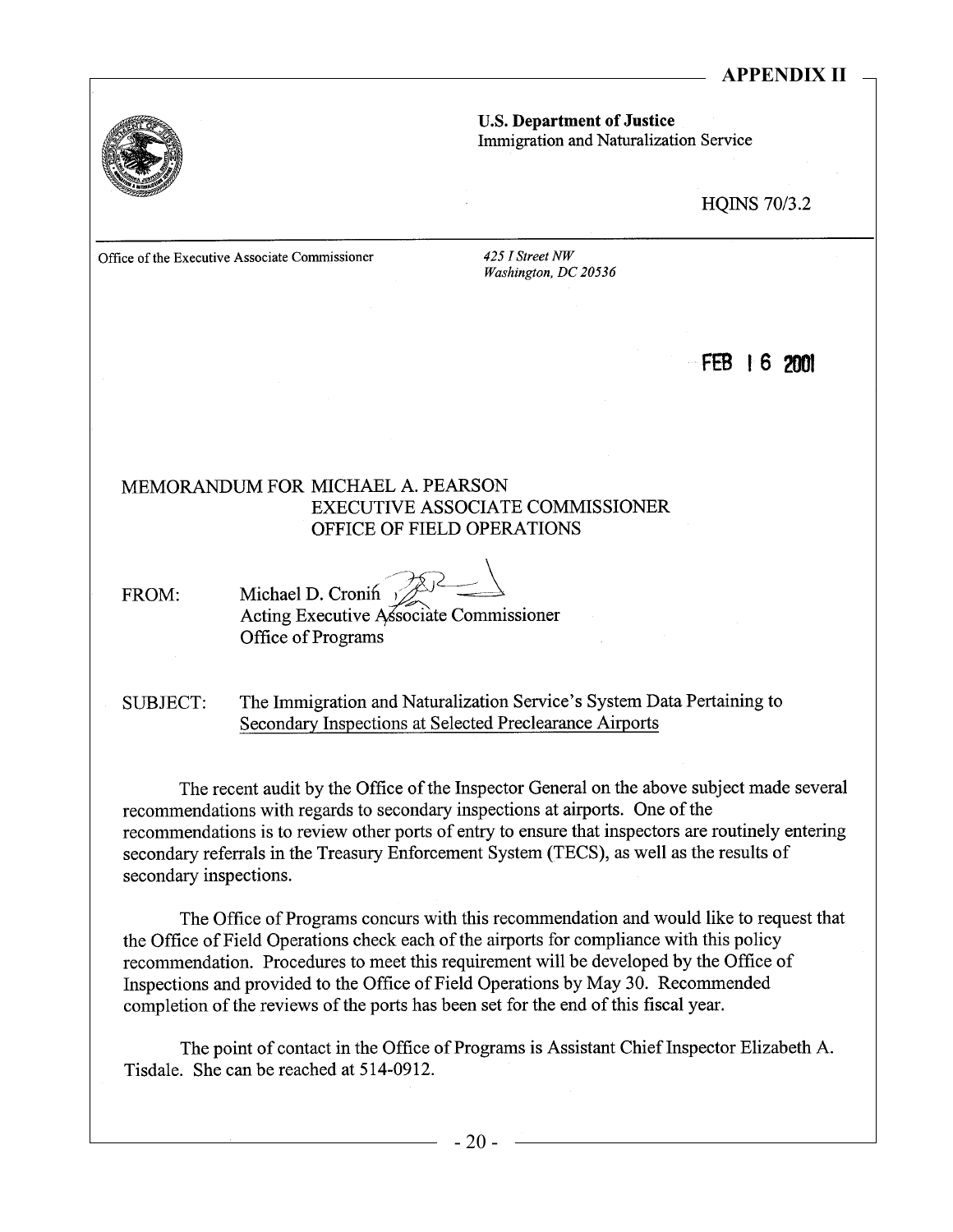# **OFFICE OF THE INSPECTOR GENERAL, AUDIT DIVISION ANALYSIS AND SUMMARY OF ACTIONS NECESSARY TO CLOSE REPORT**

The INS response to the audit (Appendix II) concurred with all of our recommendations and included actions completed and planned to address each recommendation. This appendix summarizes our assessment of the response and the INS actions needed to close the report.

## **Recommendation Number:**

<span id="page-24-0"></span> $\overline{a}$ 

- 1. **Resolved.** The INS response indicated that the Office of Field Operations, INS Headquarters, will issue a memorandum by March 31, 2001, to the Eastern Region requiring inspectors at the Toronto airport to designate in  $TECS<sup>16</sup>$  $TECS<sup>16</sup>$  $TECS<sup>16</sup>$ all referrals of travelers to secondary. The response also indicated that the Office of Field Operations, through the Eastern Region, will monitor the port's performance for the remainder of the fiscal year to ensure that inspectors are designating referrals in TECS as required. This recommendation can be closed when we receive (1) the above-mentioned memorandum, (2) procedures for monitoring Toronto's performance that will adequately determine if inspectors are routinely designating referrals to secondary in TECS, (3) results of monitoring efforts through the end of FY 2001, and (4) the Office of Field Operations' assurance, based on the assessment of Toronto's performance, that primary inspectors at the airport are routinely designating referrals to secondary in TECS.
- 2. **Resolved.** The INS response indicated that the Office of Field Operations will issue a memorandum by March 31, 2001, to the Eastern Region requiring inspectors at the Toronto airport to record in  $TECS<sup>17</sup>$  the results of all secondary inspections. The response also indicated that the Office of Field Operations, through the Eastern Region, will monitor the port's performance for the remainder of the fiscal year to ensure that inspectors are entering the results of secondary inspections in TECS as required. This recommendation can be closed when we receive (1) the abovementioned memorandum, (2) procedures for monitoring Toronto's performance that

<sup>&</sup>lt;sup>16</sup> The portion of the INS response addressing this recommendation, which was signed by the Executive Associate Commissioner, Office of Field Operations, referred to the Interagency Border Inspection System (IBIS) rather than TECS. As explained in the INS response (see page 18), immigration inspectors at ports of entry use IBIS to access the TECS mainframe database, which is where referral and secondary inspection results data are entered and maintained. Because other portions of the INS response (see portions from the Acting Executive Associate Commissioner, Office of Programs, pages 18 and 20) make it clear that actions will be taken to ensure that TECS will accurately reflect referrals of travelers to secondary and include secondary inspection results, we took no exception with the INS's response to this recommendation.

<span id="page-24-1"></span><sup>&</sup>lt;sup>17</sup> The portion of the INS response addressing this recommendation also referred to IBIS instead of TECS. For the reasons described in the preceding footnote, we took no exception with the INS's response to this recommendation.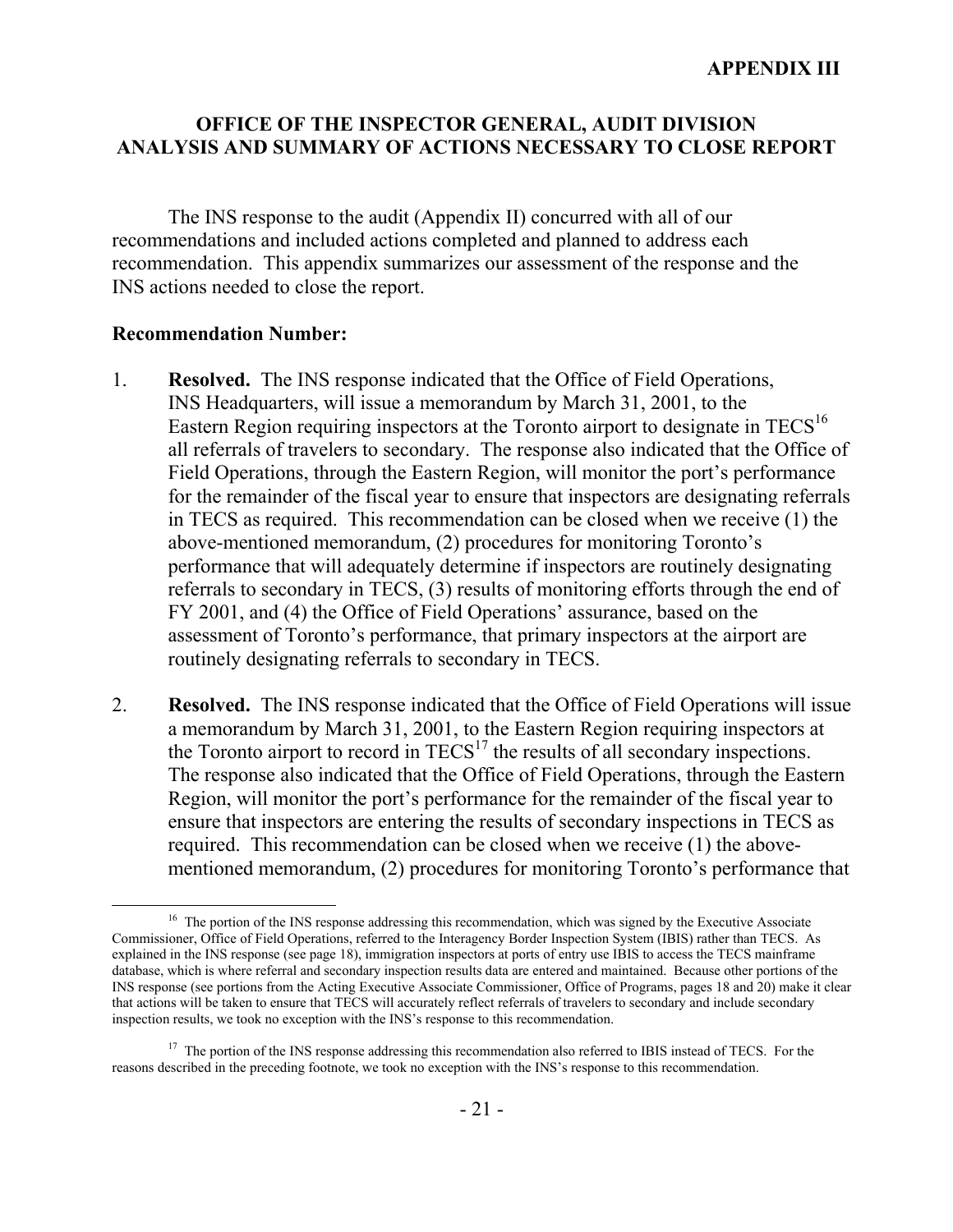will adequately determine if inspectors are routinely entering the results of secondary inspections in TECS, (3) results of monitoring efforts through the end of FY 2001, and (4) the Office of Field Operations' assurance, based on the assessment of Toronto's performance, that secondary inspectors at the airport are routinely recording the results of secondary inspections in TECS.

- 3. **Resolved.** The INS response included a memorandum from the Acting Executive Associate Commissioner, Office of Programs, requesting that the Office of Field Operations check each airport by the end of FY 2001 to ensure that inspectors are routinely entering secondary referrals and the results of secondary inspections in TECS. The memorandum stated that procedures for conducting the reviews will be developed by the Office of Inspections by May 30, 2001. This recommendation can be closed when we receive (1) procedures for conducting the reviews that will adequately determine if inspectors are routinely entering secondary referrals and the results of secondary inspections in TECS and (2) a summary of the results of the completed reviews, including actions planned to ensure compliance for any airport found to be non-compliant.
- 4. **Resolved.** The INS response indicated that the Office of Field Operations will issue a memorandum by March 31, 2001, to the Western Region requiring the Vancouver airport to discontinue its practice of counting inspections of travelers as secondary inspections on its monthly Inspections Summary Reports if the inspections were completed in primary. The response also indicated that the Office of Field Operations, through the Western Region, will monitor the port's performance for the remainder of the fiscal year to ensure that monthly reports accurately reflect the number of secondary inspections performed. This recommendation can be closed when we receive (1) the above-mentioned memorandum, (2) procedures for monitoring Vancouver's performance that will adequately determine if the secondary inspections recorded on monthly Inspections Summary Reports are accurate, (3) results of monitoring efforts through the end of FY 2001, and (4) the Office of Field Operations' assurance, based on the assessment of Vancouver's performance, that the port's monthly Inspections Summary Reports accurately reflect the number of secondary inspections performed.
- 5. **Resolved.** The INS response stated that the Office of Programs will institute procedures to regularly monitor monthly Inspections Summary Reports to ensure that airports are accurately recording secondary inspections. The response also stated that procedures to ensure that airports are accurately recording secondary inspections are currently being developed and will be disseminated to the field by May 30, 2001. This recommendation can be closed when we receive (1) procedures for airports that adequately describe the steps for recording secondary inspections, (2) confirmation that the procedures have been disseminated to applicable airports,